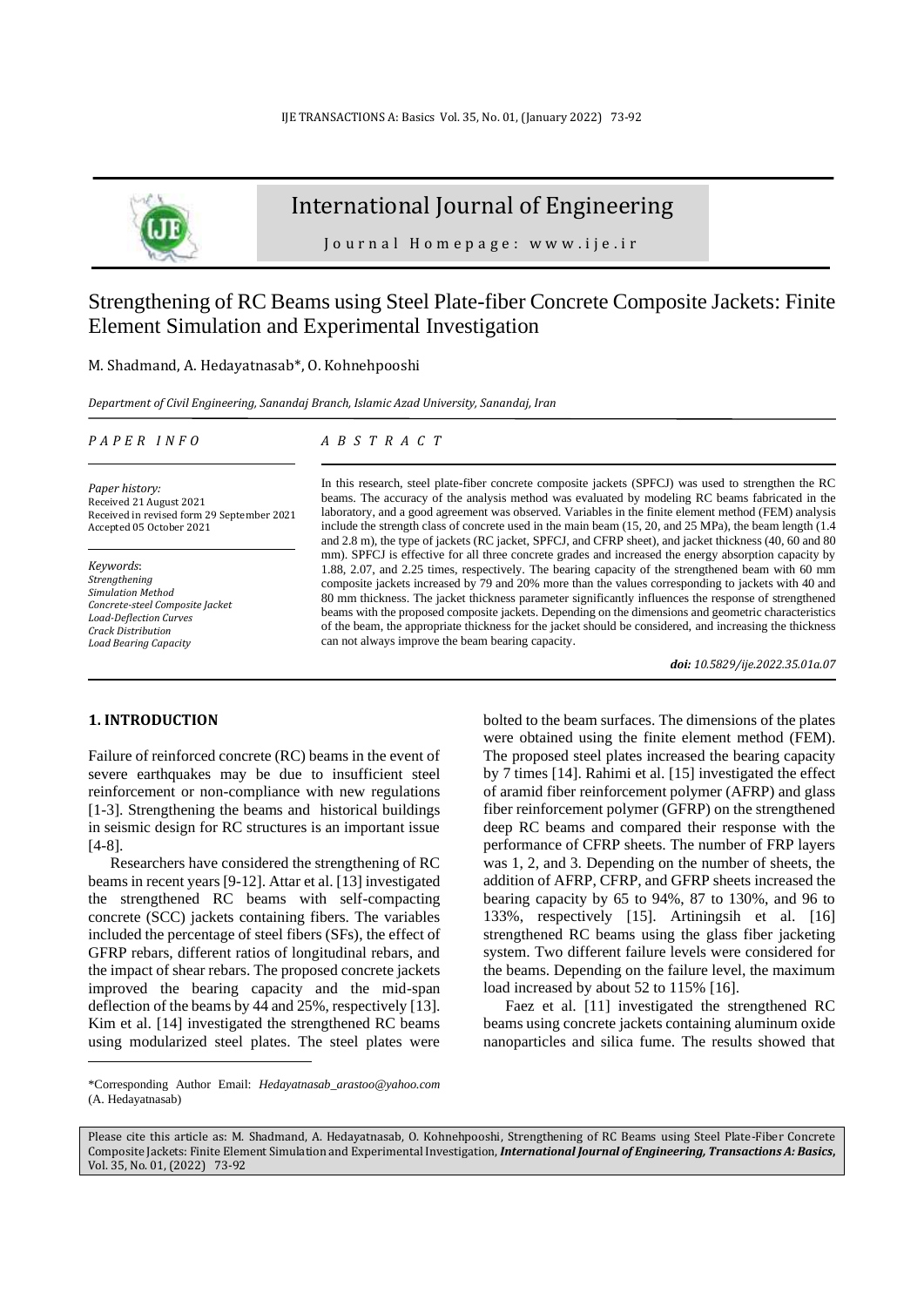RC jackets containing aluminum nanoparticles, depending on the thickness jacket, the number of rebars used in the jackets, and the length of the beam span, have increased the flexural strength by 155 to 447% [11]. Mohsenzadeh et al. [12] investigated the strengthened RC beams using SCC jacket containing glass fiber and fibrous silica fume gel (FSFG). Concrete jackets containing glass fiber and FSCG, depending on the amount of glass fiber, have increased the energy absorption capacity of the beams by about 89 to 463%. Concrete jackets containing FSFG and glass fiber delay forming the concrete's first cracks and increase the energy absorption capacity [12].

On the other hand, steel fiber reinforced concrete (SFRC) has been considered due to many advantages [17-19]. According to previous studies, strengthened RC beams using steel plate-fiber concrete composite jackets (SPFCJ) were investigated in the present study. For this purpose, studies were performed in both laboratory and numerical sections. The experimental results of the proposed method were presented entirely by Shadmand et al. [20]. The results can be used in many RC buildings that have been damaged due to lack of adequate supervision, incorrect design, and executive errors. A new method has been introduced to strengthen RC beams. SFRC and steel jackets are used next to each other. In previous studies, the entire surrounding surfaces of the beams are strengthened using reinforcing elements; but in this research about 75% of the peripheral surfaces of the beams was retrofitted.

The mechanical properties of SFRC are evaluated by considering two variables: the amount of SFs (0, 0.5, 1, 1.5, and 2% of the concrete volume) and the category of concrete (40, 50, and 60 MPa). In the second part, the flexural load test of the beams was performed in the strengthening and without strengthening modes. The studied variables include the SFs (0, 1, and 2% of concrete volume) and the type of strengthening method (RC jacket, SPFCJ, CFRP sheet). In order to strengthen the beams with jackets, the dimensions of the beams were increased from the bottom and sides. At the end of laboratory studies, the beams' behavior was compared using load-displacement diagrams. After laboratory studies, several beams prepared in the laboratory were simulated using the FEM using ABAQUS software [21] .

## **2. THE STUDY PROCEDURE**

The flowchart of the study is presented in Figure 1. As can be seen, the present study was conducted in three sections: preliminary, laboratory, and numerical studies. The laboratory study was performed in two separate sections. In the first part, the mechanical properties of SFRC are evaluated by considering two variables: the amount of SFs (0, 0.5, 1, 1.5, and 2% of concrete volume) and the strength category of concrete (40, 50, and 60 MPa). The experiments are presented in Table 1. The failure age of the samples was considered to be 28 days.

In the second part, the four-point flexural test of the beams was performed in the strengthened and nonstrengthened modes. The studied variables include the amount of SFs (0, 1, and 2% of concrete volume) and the type of strengthening method (Table 2). Table 3 summarized the types of modes studied in the laboratory strengthening section.

Details of the proposed method are provided in the literature [20]. The loading device is shown in Figure 2.

### **3. LABORATORY PROGRAM**

**3. 1. Materials** The materials include coarse and fine aggregates, cement, water, superplasticizers, and



**Figure 1.** Flowchart of the study process

**TABLE 1.** Variables studied in laboratory study (Mechanical properties of SFRC)

| <b>Category of concrete</b> | C <sub>40</sub> , C <sub>50</sub> , and C <sub>60</sub>                                                                     |
|-----------------------------|-----------------------------------------------------------------------------------------------------------------------------|
| The amount of SFs           | $0, 0.5, 1, 1.5,$ and $2\%$ volume of concrete                                                                              |
|                             | <b>Description:</b> Slump, splitting tensile strength, compressive<br>strength, and flexural strength tests were conducted. |

**TABLE 2.** Variables studied in laboratory study (Laboratory strengthening) [20]

| <b>Name</b> | <b>Strengthening method</b> | Steel fiber $(\% )$ |
|-------------|-----------------------------|---------------------|
| <b>NR</b>   |                             |                     |
| $J-F0$      |                             | $\theta$            |
| $J-F1$      | RC jacket                   | 1                   |
| $J-F2$      |                             | 2                   |
| $CI-F0$     |                             | $\theta$            |
| $CI-F1$     | <b>SPFCJ</b>                | 1                   |
| $CI-F2$     |                             | 2                   |
| <b>CFRP</b> | <b>CFRP</b>                 | --                  |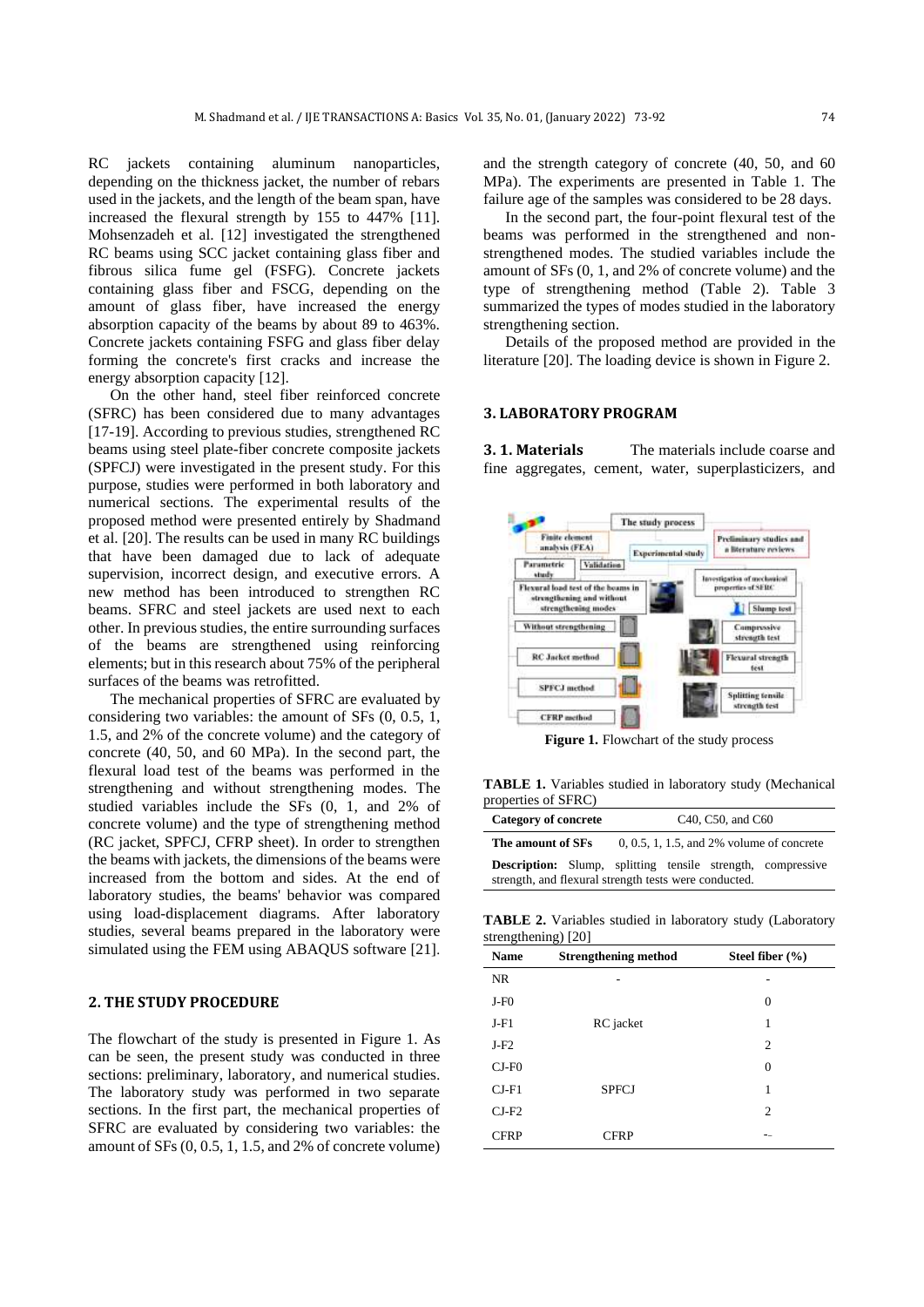| Name              | <b>Strength grade (MPa)</b>                                      | Cement (kg) | Gravel $(kg/m3)$ | Sand $(kg/m3)$ | Water (lit) | Steel fiber $(\% )$ | $SP(\%)$ |
|-------------------|------------------------------------------------------------------|-------------|------------------|----------------|-------------|---------------------|----------|
| C <sub>40F0</sub> | 40                                                               | 400         | 839              | 801            | 180         | $\boldsymbol{0}$    |          |
| C40F0.5           | 40                                                               | 400         | 839              | 801            | 180         | 0.5                 |          |
| C40F1             | 40                                                               | 400         | 839              | 801            | 180         | $\mathbf{1}$        | 1        |
| C40F1.5           | 40                                                               | 400         | 839              | 801            | 180         | 1.5                 | 1        |
| C40F2             | 40                                                               | 400         | 839              | 801            | 180         | $\mathfrak{2}$      |          |
| C <sub>50F0</sub> | 50                                                               | 500         | 785              | 710            | 225         | $\boldsymbol{0}$    | 1        |
| C50F0.5           | 50                                                               | 500         | 785              | 710            | 225         | 0.5                 |          |
| C50F1             | 50                                                               | 500         | 785              | 710            | 225         | $\mathbf{1}$        |          |
| C50F1.5           | 50                                                               | 500         | 785              | 710            | 225         | 1.5                 | 1        |
| C50F2             | 50                                                               | 500         | 785              | 710            | 225         | $\overline{c}$      | 1        |
| C60F0             | 60                                                               | 600         | 678              | 672            | 270         | $\boldsymbol{0}$    | 1        |
| C60F0.5           | 60                                                               | 600         | 678              | 672            | 270         | 0.5                 |          |
| C60F1             | 60                                                               | 600         | 678              | 672            | 270         | $\mathbf{1}$        |          |
| C60F1.5           | 60                                                               | 600         | 678              | 672            | 270         | 1.5                 |          |
| C60F2             | 60                                                               | 600         | 678              | 672            | 270         | $\mathfrak{2}$      | 1        |
|                   | C: Concrete grade (Strength) F: Steel fiber SP: Superplasticizer |             |                  |                |             |                     |          |

**TABLE 3.** The mixing scheme used in the study of the properties of SFRC

SFs. Coarse and fine aggregates grading test is conducted. The apparent density of the sand in saturated state with dry surface is  $2.6 \text{ ton/m}^3$ . The apparent density of gravel in saturated state with dry surface is  $2.65 \text{ t/m}^3$ .

Portland cement type II was used. The density and specific surface area of cement were  $3.16$  g/cm<sup>3</sup> and  $3350$  $\text{cm}^2/\text{g}$ , respectively. The superplasticizer is liquid and its color is brown. Its density is  $1.1$  g/cm<sup>3</sup>. The steel fibers are simple with hooked ends. Detailed specifications of materials are provided in the literature [20].

**3. 2. Experimental Tests** Figure 3 shows the experiments. The fresh concrete properties were evaluated using the slump test following ASTM C143 [22]. The compressive strength test was performed following ASTM C39 [23]. The flexural strength of concrete was performed following ASTM C293 [24]. The splitting tensile strength test was conducted following ASTM C496 [25]. For this purpose, cylindrical specimens with dimensions of  $15 \times 30$  cm were prepared and tested.

Geometric dimensions of the beams and steel reinforcement characteristics were selected based on laboratory facilities and studies in retrofitting the RC beams. The main beams' length, width, and height were considered as 1600, 150, and 200 mm, respectively  $(Figure 4)$  [20].

**3. 3. Mixing Design** The standard mixing design

method of ACI-211 [26] regulation is used. The mixing plan of concrete samples prepared in the technology section, main beams, and concrete jackets presented in Tables 3 and 4. During concreting, sand, gravel, cement, and water were mixed with a mixer for two minutes, and then the SFs, which were clean and free of any waste and



**Figure 2.** Four-point flexural test a: Loading frame b: LVDT, Supports, and the loading pins of the beams [18]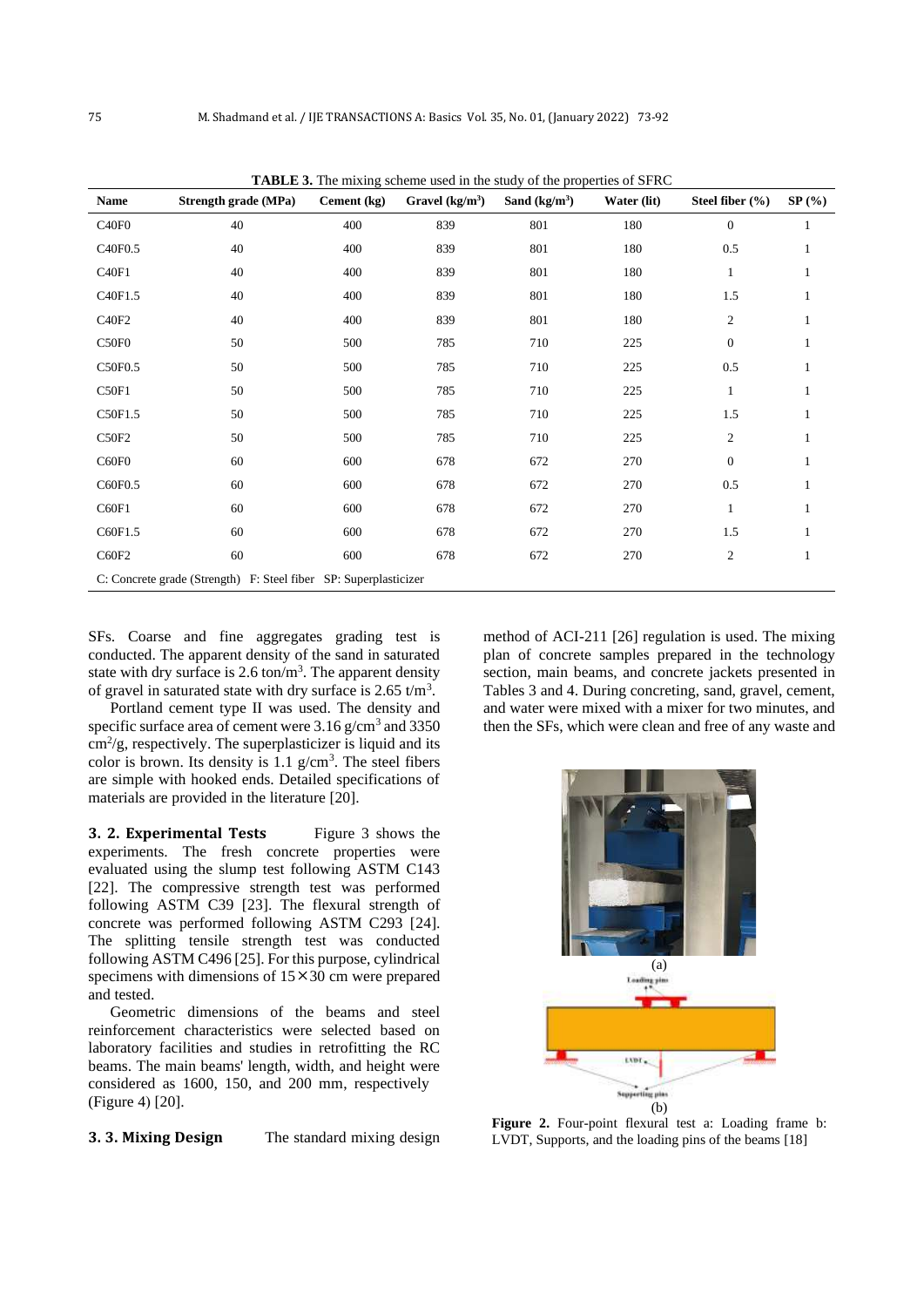

**Figure 3.** Experimental tests a: Slump test (b) Cubic specimens (c) Mixing concrete (d) Compressive strength (e) Splitting tensile strength f: Flexural strength



**Figure 4.** Geometric properties [20]

oil, were gradually poured into the mixer. After adding the fibers, the mixer was allowed to run for another three minutes until the fibers were spread throughout the concrete and the mixture was completely uniform.

|                       |           | בי                  | $\cdots$                            |                          | 1.001                    |                  |          |
|-----------------------|-----------|---------------------|-------------------------------------|--------------------------|--------------------------|------------------|----------|
| <b>Member</b>         | Mix code  | W<br>$\overline{c}$ | $C$ (kg/m <sup>3</sup> )            | $G$ (kg/m <sup>3</sup> ) | $S$ (kg/m <sup>3</sup> ) | $\mathbf{F}$ (%) | $SP(\%)$ |
| Original Beam         | <b>NR</b> | 0.45                | 350                                 | 955                      | 885                      | ۰.               | ۰        |
|                       | $J-F0$    | 0.45                | 500                                 | 785                      | 710                      | $\mathbf{0}$     |          |
|                       | $J-F1$    | 0.45                | 500                                 | 785                      | 710                      |                  |          |
|                       | $J-F2$    | 0.45                | 500                                 | 785                      | 710                      | 2                |          |
| <b>RC</b> Jacket      | $CJ-F0$   | 0.45                | 500                                 | 785                      | 710                      | $\mathbf{0}$     |          |
|                       | $CI-F1$   | 0.45                | 500                                 | 785                      | 710                      |                  |          |
|                       | $CI-F2$   | 0.45                | 500                                 | 785                      | 710                      | 2                |          |
| W: Water<br>C: Cement | G: Gravel | S: Sand             | F: Steel fiber SP: Superplasticizer |                          |                          |                  |          |

#### **TABLE 4.** Mixing design used to make beams and jackets [18]

## **4. TEST RESULTS**

**4. 1. Workibilty and Mechanical Properties** The properties of fresh concrete were investigated using the slump test. According to ACI 211.1-91 [26-28], the allowable range slump is 25 to 100 mm for reinforced concrete beams. The slump values for 15 typical concrete samples are shown in Figure 5. The slump values of all 15 samples are within the allowable limits of the regulations. The increase in compressive strength under the influence of fibers can be explained by the fact that the presence of fibers delays the growth of fine cracks in concrete, which in turn increases the resistance and strain under maximum load (Table 5) [29-31]. The fibers prevent microcrack spread, leading to greater compressive strength. While at the macro scale, it increases energy absorption [32, 33].

It is observed that the addition of SFs to concrete samples, can increase the tensile strength of concrete samples from 1.5 to 50.1%.

Special attention is paid to the shape of the fibers used (hooked), which leads to an increase in their elongation resistance as a result of improving the matrix-fiber continuity [32-34]. Also, it is observed that the addition of SFs to ordinary concrete samples, depending on the amount of fibers and concrete category, can increase the flexural strength of concrete samples from 3.1 to 50.1 %.

**4. 2. Results of Four-point Bending Test** The four-point bending test and crack distribution results are presented in the literature [20]. The crack distribution of the beams is illustrated in Figure 6. Load-deflection curves are presented in Figure 7. Also, crack load  $(P_{cr})$ , yield load  $(P_v)$ , maximum load  $(P_u)$ , crack deflection  $(\Delta_{cr})$ , yield deflection  $(\Delta_v)$  and ultimate deflection  $(\Delta_u)$ , ductility, stiffness, and adsorption capacity, the energy absorption are presented in Table 6. Each of the parameters is stated in Figure 8.



**Figure 5.** Slump values of samples in different mix proportions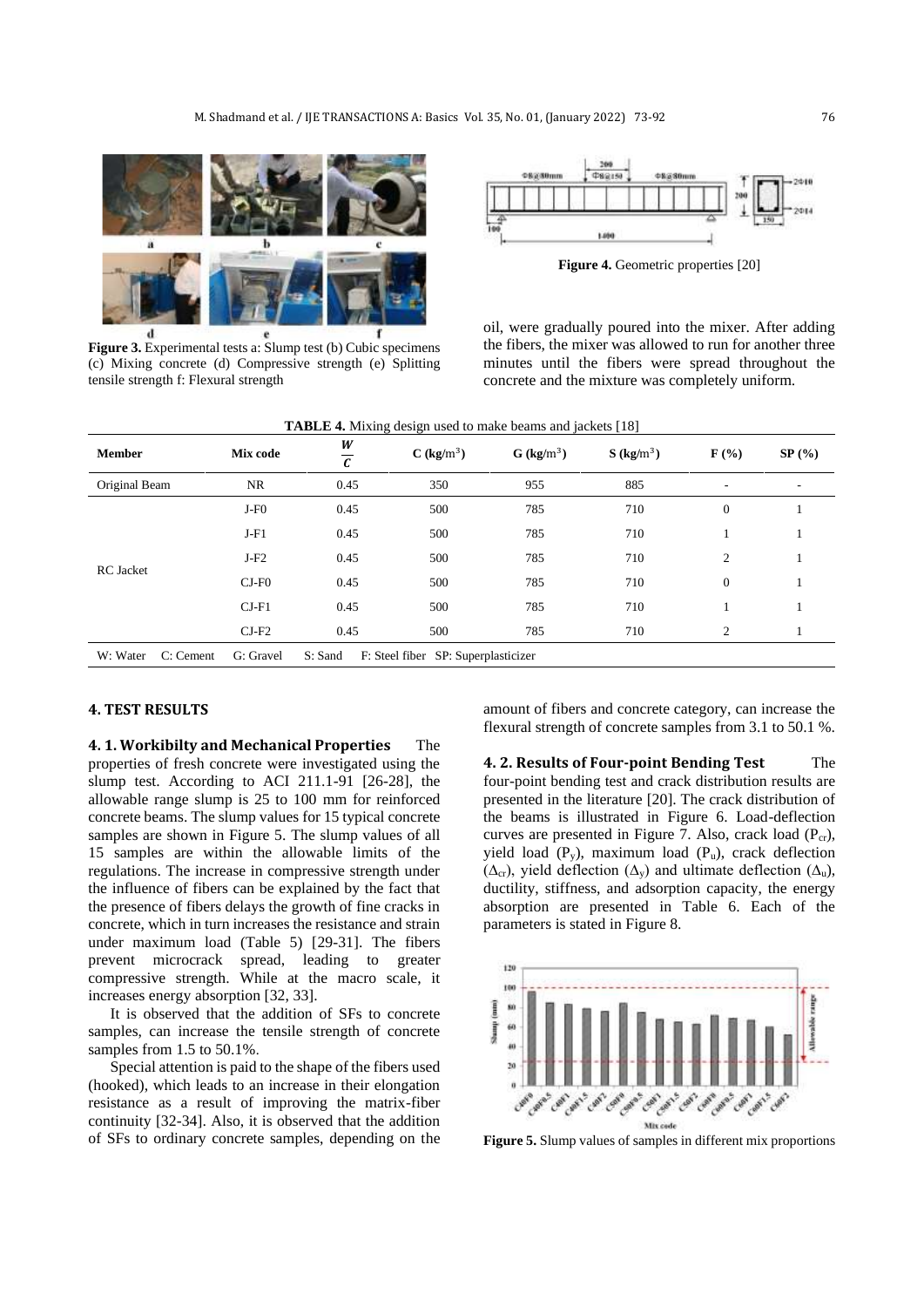**TABLE 5.** The test results (Mechanical properties)

|                   |                               |                            | <b>TADLE 5.</b> The test results (intechanted properties) |                          |                                   |                   |
|-------------------|-------------------------------|----------------------------|-----------------------------------------------------------|--------------------------|-----------------------------------|-------------------|
| Name              | Compressive<br>strength (MPa) | <b>Variation</b><br>$(\%)$ | <b>Splitting tensile</b><br>strength (MPa)                | Variation $(\%)$         | <b>Flexural</b><br>strength (MPa) | Variation (%)     |
| C40F0             | 36.9                          | $\overline{\phantom{a}}$   | 3.12                                                      |                          | 4.21                              | -                 |
| C40F0.5           | 37                            | 0.3                        | 3.28                                                      | 5.1                      | 4.34                              | 3.10              |
| C40F1             | 37.1                          | 0.5                        | 3.89                                                      | 24.7                     | 4.5                               | 6.90              |
| C40F1.5           | 37.4                          | 1.4                        | 3.91                                                      | 25.3                     | 5.39                              | 28                |
| C40F2             | 37.6                          | 1.9                        | 3.98                                                      | 27.6                     | 6.32                              | 50.10             |
| C <sub>50F0</sub> | 44.1                          | $\qquad \qquad -$          | 3.41                                                      | $\overline{\phantom{m}}$ | 4.81                              | $\qquad \qquad -$ |
| C50F0.5           | 44.2                          | 0.3                        | 3.9                                                       | 14.4                     | 5.1                               | 6                 |
| C50F1             | 44.5                          | 0.9                        | 4.30                                                      | 26.3                     | 5.62                              | 16.80             |
| C50F1.5           | 45.1                          | 2.3                        | 4.80                                                      | 40.8                     | 5.93                              | 23.30             |
| C50F2             | 45.3                          | 2.7                        | 5.10                                                      | 49.6                     | 7.10                              | 47.60             |
| C60F0             | 52.1                          | $\qquad \qquad -$          | 3.85                                                      | $\overline{\phantom{m}}$ | 5.10                              | $\qquad \qquad -$ |
| C60F0.5           | 52.6                          | $\mathbf{1}$               | 4.23                                                      | 9.9                      | 5.81                              | 13.90             |
| C60F1             | 53.2                          | 2.1                        | 4.61                                                      | 19.8                     | 5.91                              | 15.90             |
| C60F1.5           | 53.8                          | 3.3                        | 5.20                                                      | 35                       | 6.15                              | 20.60             |
| C60F2             | 54.1                          | 3.8                        | 5.80                                                      | 50.1                     | 6.41                              | 45.30             |



**CJ-F1**



**Figure 6.** Crack distribution [18]

**4. 3. Comparative Study with Other Studies** To compare the performance of the method proposed in this section, a comparative study of this method with similar studies has been conducted.

In the study of Ying et al. [35], the method of steel plates and rebar planting was used to strengthen RC beams, and the highest rate of increase in bearing capacity was reported to be 1.47. In the study of Abdulla [36], jackets containing cement mortars reinforced with glass fibers and carbon fibers were used to strengthen the beams, and the bearing capacity of the beams was increased by 1.33 times in the maximum case. Abdullah et al. [37] investigated the strengthening beams using CFRP rebars buried in the surface. The maximum increase in bearing capacity compared to the reference samples was 1.59 [37].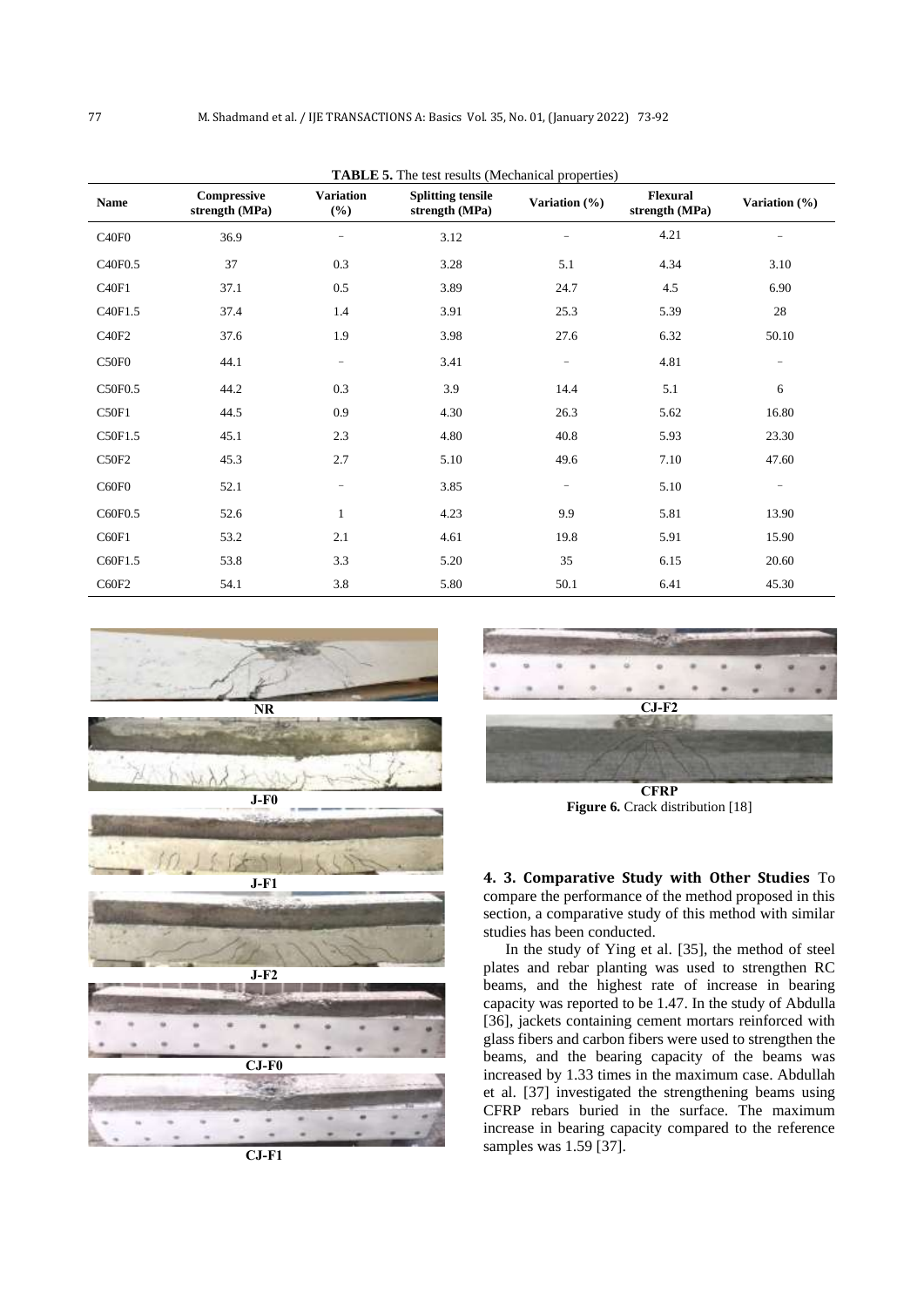



|             |                | Load (kN)      |               |                | Mid-Span deflection (mm) |               | <b>Ductility</b> |                  |      |
|-------------|----------------|----------------|---------------|----------------|--------------------------|---------------|------------------|------------------|------|
| Code        | Crack<br>point | Yield<br>point | Max.<br>point | Crack<br>point | Yield<br>point           | Max.<br>point | index            | Stiffness (N/mm) | 3    |
| NR.         | 4.1            | 34.2           | 52            | 0.5            | 5                        | 11.7          | 2.34             | 8228.6           | 382  |
| $J-F0$      | 7.2            | 66.3           | 85            |                | 5.7                      | 14.7          | 2.58             | 8605.7           | 916  |
| $J-F1$      | 9.3            | 68.9           | 93            | 1.30           | 6.16                     | 17.9          | 2.69             | 922.2            | 1097 |
| $J-F2$      | 9.0            | 68.7           | 91            | 1.20           | 5.9                      | 15.9          | 2.91             | 8948.6           | 1266 |
| $CJ-F0$     | 11.1           | 87.2           | 96.1          | 1.80           | 7.7                      | 22.7          | 2.95             | 185085.7         | 1822 |
| $CI-F1$     | 12.9           | 101            | 119           | 2.4            | 8.95                     | 31.8          | 3.55             | 16457.1          | 3119 |
| $CI-F2$     | 13.6           | 89.3           | 98.1          | 2.1            | 7.73                     | 26.6          | 3.44             | 16525.7          | 2259 |
| <b>CFRP</b> | 5.1            | 62.3           | 90.8          | 0.89           | 7.3                      | 17.5          | 2.40             | 8537.1           | 1074 |

| <b>TABLE 6.</b> Crack, yield, and maximum point values |  |  |  |  |  |  |
|--------------------------------------------------------|--|--|--|--|--|--|
|--------------------------------------------------------|--|--|--|--|--|--|



**Figure 8.** Hypothetical load-displacement diagram

Faez et al. [11] investigated the reinforcement of reinforced concrete beams using concrete jackets containing aluminum oxide nanoparticles. In this study, the highest rate of increase in bearing capacity was 2.75. Nanda and Bahra [38] used the method of gluing GFRP sheets in beam reinforcement. The results showed that this method could increase the bearing capacity by 1.34 times. Yu et al. [39] investigated the strengthening of severely damaged concrete beams using CFRP sheets. They showed that installing CFRP sheets can increase the maximum beam load by about 2.13 times. Zhang et al. [40] used concrete layers to strengthening RC beams and showed that this method could improve the bearing capacity by about 2.2 times. The present study results also showed that using SPFCJ containing SFs can increase the bearing capacity of beams by about 2.28 times.

## **5. FINITE ELEMENT ANALYSIS**

The high cost of experimental experiments in civil engineering has necessitated the evaluation of software simulation methods. Due to the wide range of parameters involved in beam strengthening, decisions about design strategies and components are virtually impossible without simulation tools. In order to use the simulation tools correctly in the design and evaluation process, it is necessary to check their validity through scientific methods because the validity and accuracy of such devices are affected by various factors and require appropriate software depending on the type of parameters and data. In this research, the validity of simulation software (ABAQUS) has been investigated by experimental method.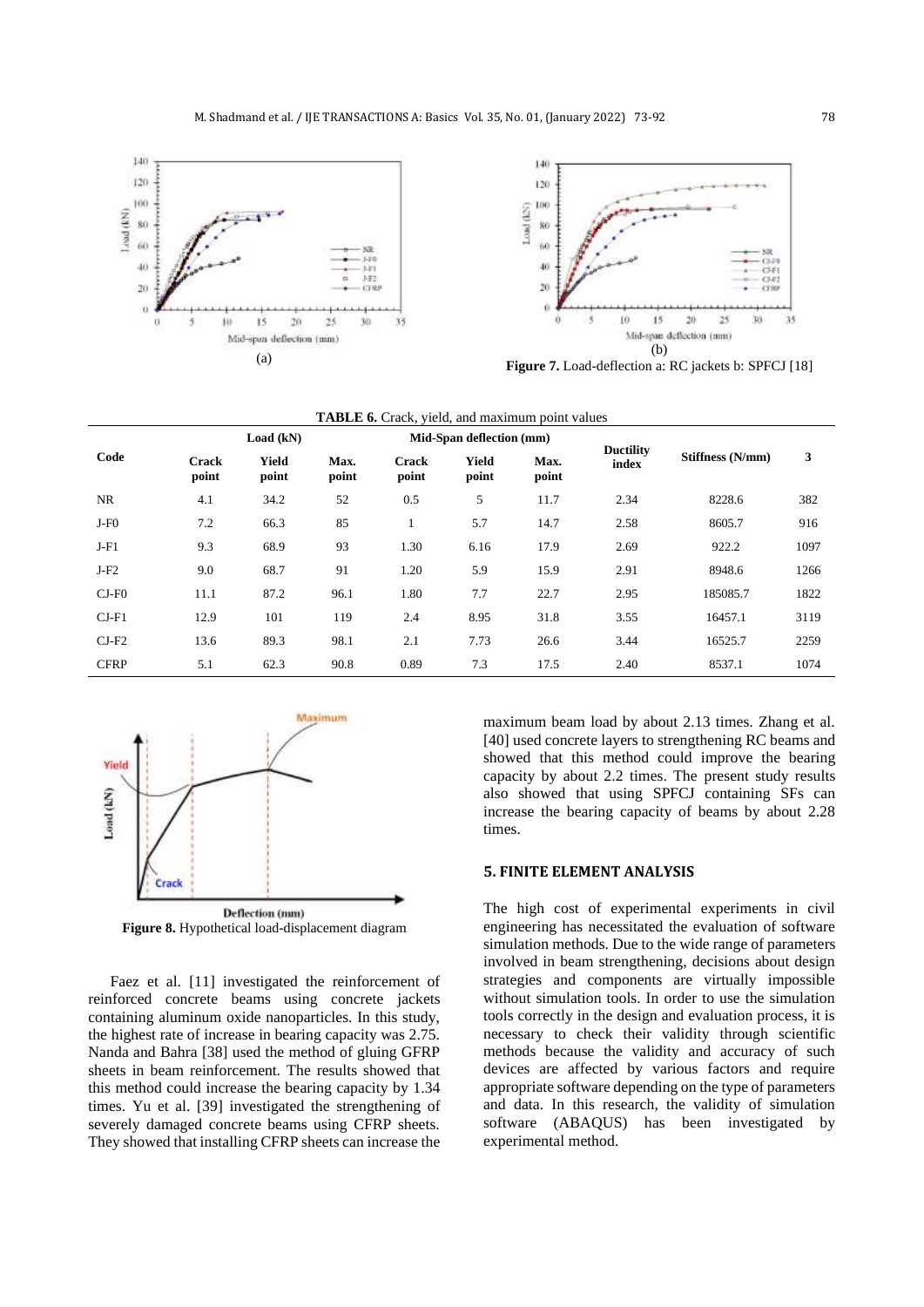This section describes the simulation method used. The simulated components include the main beam, the main beam longitudinal rebars, the transverse rebars in the main beam, the concrete jacket, steel reinforcement of the jacket steel plate for SPFCJs, the CFRP sheets and the distributed steel plates. The behavior of these models was defined in the Part section of the software. The main beams, concrete jacket, and load-bearing steel plates were determined using the solid element. Solid elements have a special place in terms of being the most used among the types of elements.

Longitudinal rebars of the main beam, transverse rebars in the main beam, and steel reinforcement rebars of the jackets were defined using the Wire element. CFRP sheets and steel plates were defined for use in SPFCJ using the shell element. Concrete, steel, and CFRP sheets are among the materials defined in the modeling of the beams understudy in different states. The properties of these materials are applied in the property section. Poisson's coefficient of concrete was considered 0.2. Also, the resistance classes of the main beams were considered C15, C20, and C25, respectively. Compressive and tensile strengths of the mentioned categories were performed by performing compressive and tensile strength tests. Table 7 lists the specifications for these concretes.

Also, from the mixing designs considered for reinforced concrete with SFs, a design was selected in which one percent of SFs was used. This choice is because this mixing design had better results in compressive, tensile, and flexural strengths than other designs. The compressive strength and tensile strength of this design were 37.1 MPa and 3.89 MPa, respectively. Steel rebars are ribbed and A3. Figure 9 shows the stressstrain diagram of the rebars.

The concrete structure was defined using the concrete damage plasticity (CDP). This model can show the nonlinear behavior and failure characteristics of brittle materials such as concrete. The CDP model in ABAQUS software is based on the model presented by Lulliner et al. [41]. The main priority of the damaged concrete plastic model is to provide the ability to analyze

**TABLE 7.** Specifications of concretes used in main beams and proposed jackets

| Member       | Concrete<br>grade | <b>Steel</b><br>fiber<br>$($ %) | <b>Compressive</b><br>strength<br>(MPa) | <b>Spilitting</b><br>tensile<br>strength<br>(MPa) |
|--------------|-------------------|---------------------------------|-----------------------------------------|---------------------------------------------------|
|              | C15               | 0                               | 15.6                                    | 1.58                                              |
| Main<br>beam | C <sub>20</sub>   | 0                               | 20.5                                    | 2.1                                               |
|              | C <sub>25</sub>   | 0                               | 27.3                                    | 2.26                                              |
| RC<br>jacket | C40               | 1                               | 37.1                                    | 3.89                                              |



**Figure 9.** Stress-strain diagram of simulated rebars

concrete structures under cyclic or dynamic loads. The behavior of concrete under low confinement pressure is generally brittle, which means that the main mechanism of failure is to create cracks in tension and crushing in pressure. If the confinement pressure is large enough to prevent cracks from spreading, then the brittle behavior of the concrete becomes ductile. This model assumes that the two main factors in concrete failure are cracking due to tension and crushing under pressure [42-44]. This model assumes that the strain rate is obtained from the sum of the elastic and plastic strain rates. In general, it can be said that the inelastic response of models in ABAQUS is divided into two separate parts: elastic response with reversible and inelastic with irreversible (permanent). This assumption is the primary basis of the following relation:

$$
\varepsilon = \varepsilon^{el} + \varepsilon^{pl} \tag{1}
$$

The concrete structure was defined using the CDP model. This model can show the nonlinear behavior and failure characteristics of brittle materials such as concrete. The strain rate of the elastic and plastic part and the strain rate of the plastic part. Two stiffness variables control changes in the yield procedure (or failure procedure)  $\varepsilon_t^{pl}$  and  $\varepsilon_c^{pl}$  which depend on the failure mechanism under tensile and compressive loads, respectively.

Figures 10 and 11 show concrete's tensile stress and axial response defined under the plastic damage parameter. It is assumed that under uniaxial stress; The stress-strain response of concrete is linear up to the yield stress phase  $\sigma_0^t$  (Figure 10), the flow stress occurs at the same time as the formation of fine cracks in concrete materials. After yield tension; The response to softening stress and the appearance of fine cracks is macroscopically visible and causes strain accumulation (permanent deformation) in concrete materials. On the other hand, under uniaxial pressure, it is assumed that the response is linear up to the initial yield stress stage (Figure 11). After initial yield, the strain stress response is typically defined by the stress hardening behavior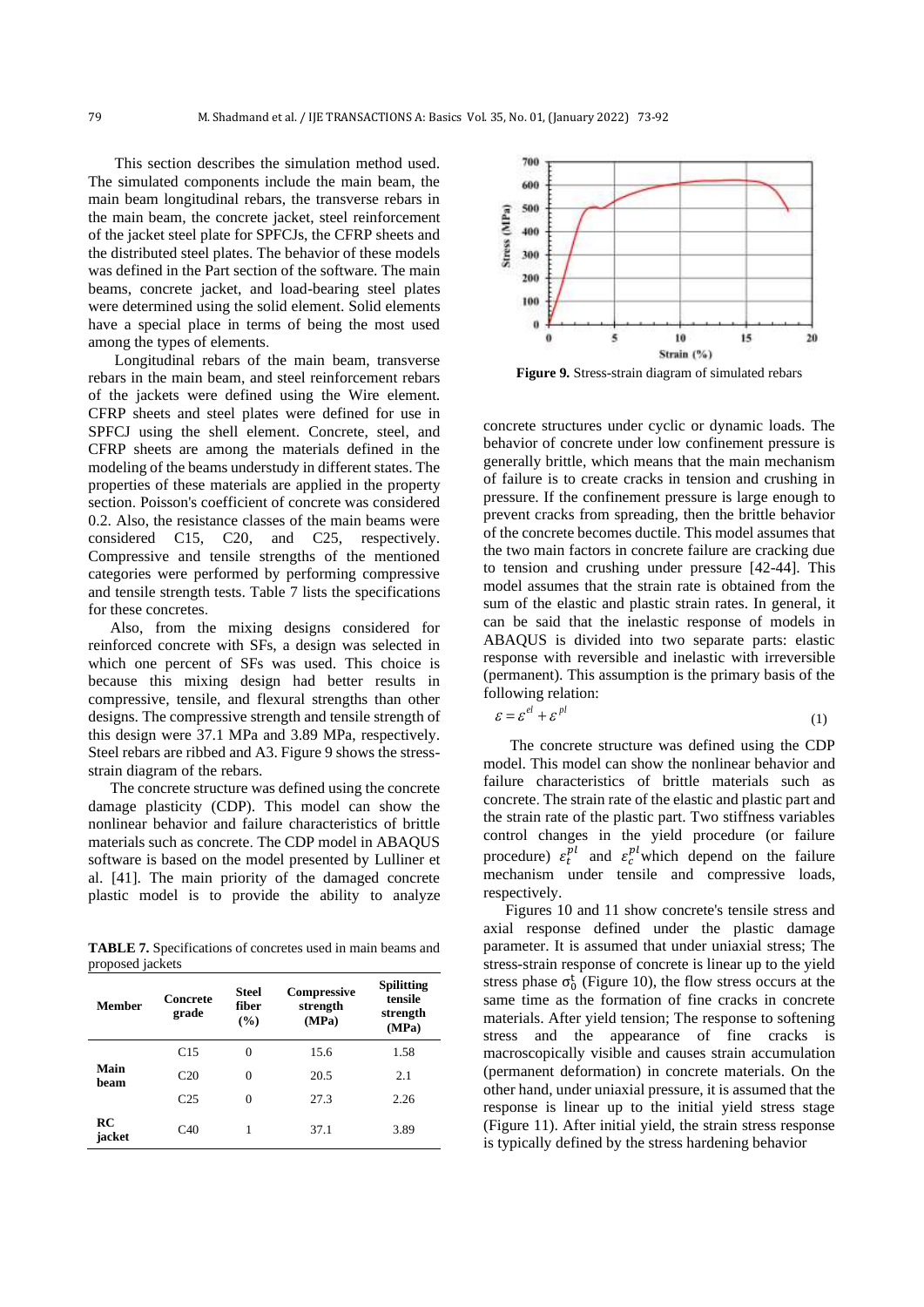

**Figure 10.** Definition of tensile properties of concrete in CDP model [21]



Figure 11. Definition of compressive properties of concrete in CDP model [21]

followed by strain-softening until the ultimate stress stage  $\sigma_{\rm cu}$ . These hypotheses, despite their simplicity, cover the main capabilities of the concrete response. In this case, the strain stress relationship can be written according to the scalar variable of concrete damage as Equations (3) and (4) [21]:

$$
\varepsilon_i^{-pl} = \varepsilon_i^{-ck} - \frac{d_t}{(1 - d_t)} \frac{\sigma_t}{E_0}
$$
\n(3)

$$
\varepsilon_c^{-pl} = \varepsilon_c^{-in} - \frac{d_c}{(1 - d_c)} \frac{\sigma_c}{E_0}
$$
(4)

In this regard,  $E_0$  is the initial elastic modulus (undamaged concrete) which, after multiplication in the damage parameters  $(l-d_t)$  and  $(l-d_c)$  becomes the variable of concrete damage. In other words, if the concrete is loaded in this state, it will respond with a gentler slope than the initial state in the strain stress curve. This is due

to the damage done to it in the previous loading. In practice, the hardness of the current damaged condition is less than the hardness of the original undamaged state of the concrete sample. The value of the damage variables  $d_t$  and  $d_c$  can range from zero, which represents no damage; If we ignore the elastic part with linear curves, in this case, the plastic strain curve of plastic stress is obtained. This means that the values of elastic stress and strain must be removed from the program input values. It is worth mentioning that the program can find the yield strain by dividing the yield stress by the elastic modulus of concrete and, therefore, practically the elastic part of the strain stress curve, which is linear. It is necessary to define the dilation angle values, eccentricity, K coefficient, and Poisson's coefficient. The dilation angle expresses the relationship between volumetric strain and shear strain. The expansion angle is considered to be greater than the internal friction angle of the concrete. The eccentricity potential of plastic is a small positive number equal to the tensile strength ratio to compressive strength of concrete. K is the coefficient that is considered 0.667 for concrete by default. The viscosity parameter is a parameter that is regarded as 0.00 by default. Table 8 presents the values of the parameters required to use the "concrete with damaged plasticity" model.

The thickness of CFRP fibers used is equal to 1 mm, and its unit mass of surface area is similar to  $1536$  N/m<sup>2</sup>, and its Poisson coefficient is equal to 0.25, and its modulus of elasticity is equal to  $2.4 \times 10^5$  MPa. Defining interactions between different members in ABAQUS simulation is one of the steps that must be done with great precision. The Embedded region was used to determine the interaction between steel rebars and concrete. Using the interaction module and clicking on constraint, the constraints were selected, and first, the buried area (reinforcements) was established, then the concrete area was selected for the host.

Definition of interaction between RC jackets and main beam, Definition of interaction between composite steel jackets and main beam, the interaction between steel plates and concrete jacket, and interaction between FRP and the main beam was done using tie element. The advantage of using the tie constraint is that it facilitates

**TABLE 8.** Specifications of concrete materials introduced to the software [45]

| <b>Parameter</b>              |              |
|-------------------------------|--------------|
| <b>Dilation angle</b>         | $\degree 36$ |
| <b>Eccentricity parameter</b> | 0.1          |
| К                             | 0.667        |
| <b>Viscosity</b>              | $\Omega$     |
| <b>Poisson coefficient</b>    | 0.2          |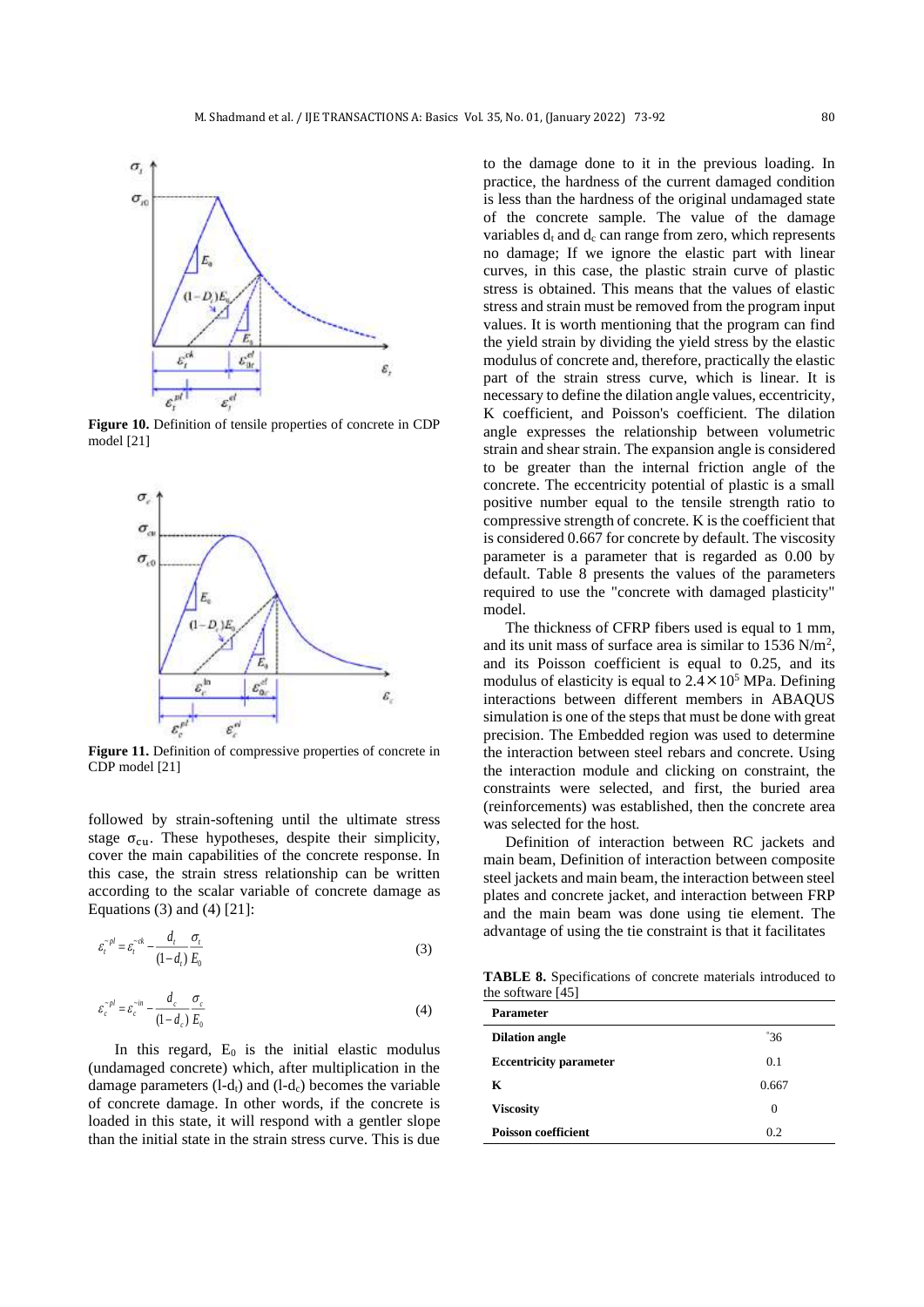the meshwork, and two pieces can have completely different mesh. At the point of contact, the two pieces should have the same mesh; depending on the complexity of the model, geometry may be a little difficult.

At ABAQUS, there are two different types of meshing methodologies called top-down and bottom-up. Of course, sometimes, the two meshing methodologies refer to automatic meshing and manual meshing, respectively, which refers to using and implementing each of these methods. Four different meshing techniques can be used Structured, sweep, accessible and Bottomup. The first three techniques use the top-down methodology, and the last technique uses the bottom-up method to generate the mesh. It should be noted that not every piece of geometry can be meshed using any of the above methods. This parameter is entirely qualitative and is limited only to compare the degree of simplicity in meshing two different pieces. The Meshability of a piece can always be increased by partitioning it into a mesh module and dividing it into simpler sections, reducing the complexity. The structured sweep technique was used. In this case, there is the most control over the elements. Figure 12 shows the types of simple patterns for meshing more complex parts.

The basis of the solution in finite element software is the meshing and division of the main model into a limited number (limited means a definite number and does not imply the limit on the number) of smaller components. But the main question is: how many of these small members are needed to have a reliable solution? This question does not have a unique answer, but a criterion must be set to reach a reasonable response in choosing the number of elements. One of the most important parameters in solving finite elements is discussing the time and cost of solving. This parameter directly depends on the number of elements created. If 100 elements are selected for networking a problem, it will take less time to solve the same problem than solving the same problem with 200 elements. The number of elements and the elements' geometry and appearance are effective parameters in the discussion of convergence. First, a reasonable number of elements must be used. One of the essential points in determining the initial number of elements is the discussion of geometry and meshing order.

The optimal mesh size in the studied beams was calculated using the trial and error method. Based on this, the mesh dimensions considered to be 35 mm. Figure 12 shows an example of modeling.

## **6. VALIDATION**

One of the essential parts of software simulations is to check the accuracy of the simulation method used. Validation is the process of evaluating a simulation



**Figure 12.** A picture of the meshing of several models

method to check whether the software used is properly accurate or not. In the present study, four beams prepared in the laboratory were simulated using the modeling method. Their responses were compared with each other in the form of load-displacement diagrams. The names and specifications of the selected beams are presented in Table 9. Among the beams prepared in the laboratory, beams named NR, J-F1, CJ-F1, and CFRP were simulated. The NR beam is the same as the control beam or non-strengthened beam. CJ-F1 is a beam whose peripheral surfaces are reinforced with SPFCJ containing 1% SFs.

Figures 13a to 13c show the crack distribution and load-displacement diagrams of the finite element model and the laboratory sample of the NR beam. Crack, yield and maximum loads, and energy absorption capacity of the NR beam finite element model are 3.8, 34.9, and 44.3 kN and 378 kJ, respectively. Crack loads, yield, and maximum laboratory samples of NR beam were 4.1, 34.2, and 48.5 kN and 382 kJ, respectively.

| <b>TABLE 9.</b> The variables studied in the present study |
|------------------------------------------------------------|
|------------------------------------------------------------|

| <b>Beam name</b> | <b>Strengthening method</b>                     | Fibers used in<br>the jacket $(\% )$ |
|------------------|-------------------------------------------------|--------------------------------------|
| NR.              | Control beam (C20)                              |                                      |
| J-F1             | RC Jacket                                       |                                      |
| $CL$ F1          | Steel Plate-Fiber Concrete<br>Composite Jackets | 1                                    |
| CFRP             | CFRP                                            |                                      |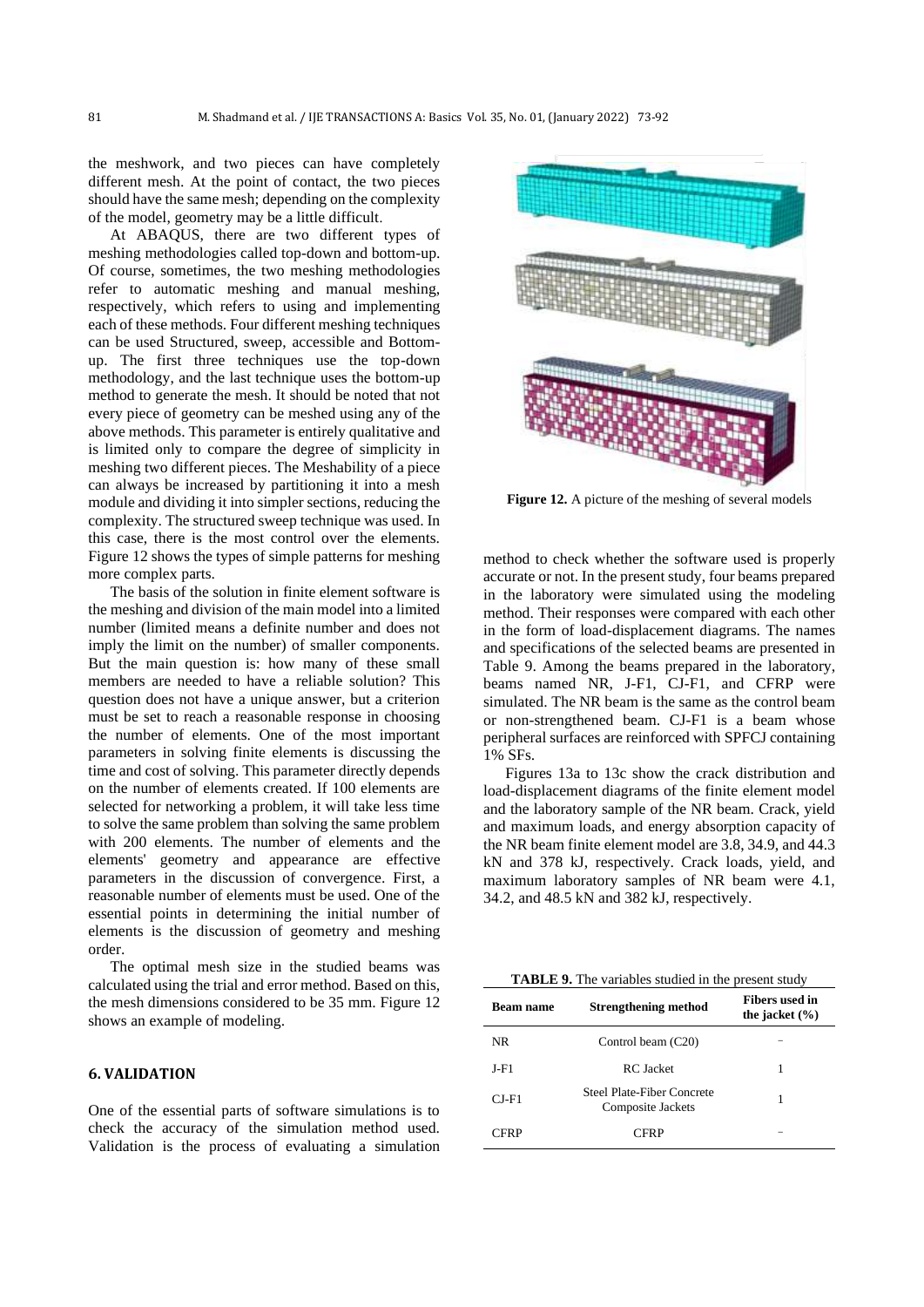

**Figure 13.** (a) Crack distribution in NR beam laboratory samples (b) Crack distribution in the finite element model of NR beam (c) Comparison of load-deflection diagrams of NR beam

Figures 14a to 14c show the crack distribution and load-displacement diagrams of the finite element model and the laboratory sample of the J-F1 beam. Crack, yield, maximum loads, and energy absorption capacity of the J-F1 finite element model are 9.6, 72.6 and 87.8 kN, and 1319 kJ. Crack loads, yield, and maximum laboratory sample of J-F1 beam are 9.3, 68.9, and 93 kN, and 1097 kJ, respectively.

Figures 15a to 15c show the crack distribution and load-displacement diagrams of the finite element model and the laboratory specimen of the CJ-F1 beam. Crack, yield and maximum loads, and energy absorption capacity of the CJ-F1 finite element beam model are 13.1, 99, and 121 kN and 2983 kJ, respectively. Crack loads, yield, and maximum laboratory samples of CJ-F1 beam are 12.9, 101, and 119 kN and 3119 kJ, respectively.





**Figure 14. (**a) Crack distribution in J-F1beam laboratory samples b: Crack distribution in the finite element model of NR beam c: Comparison of load-deflection diagrams of J-F1 beam

Figures 16a to 16c show crack distribution and loaddisplacement diagrams of the finite element model and the laboratory sample of CFRP beams. Crack, yield and maximum loads, and energy absorption capacity of the CFRP finite element model are 5.4, 68.4, and 92.6 kN and 1145 kJ, respectively. Crack, yield, and maximum laboratory loads of CFRP beam are 5.1, 62.3, and 90.8 kN and 1074 kJ, respectively.

Table 10 shows the percentage of load differences related to laboratory samples and finite element models. In the NR beam, the difference of crack load is about 7.9%, the difference of yield load is about 2%, and the maximum load difference is about 8.6%.



**Figure 15.** a: Crack distribution in CJ-F1beam laboratory samples b: Crack distribution in the finite element model of CJ-F1beam c: Comparison of load-deflection diagrams of CJ-F1 beam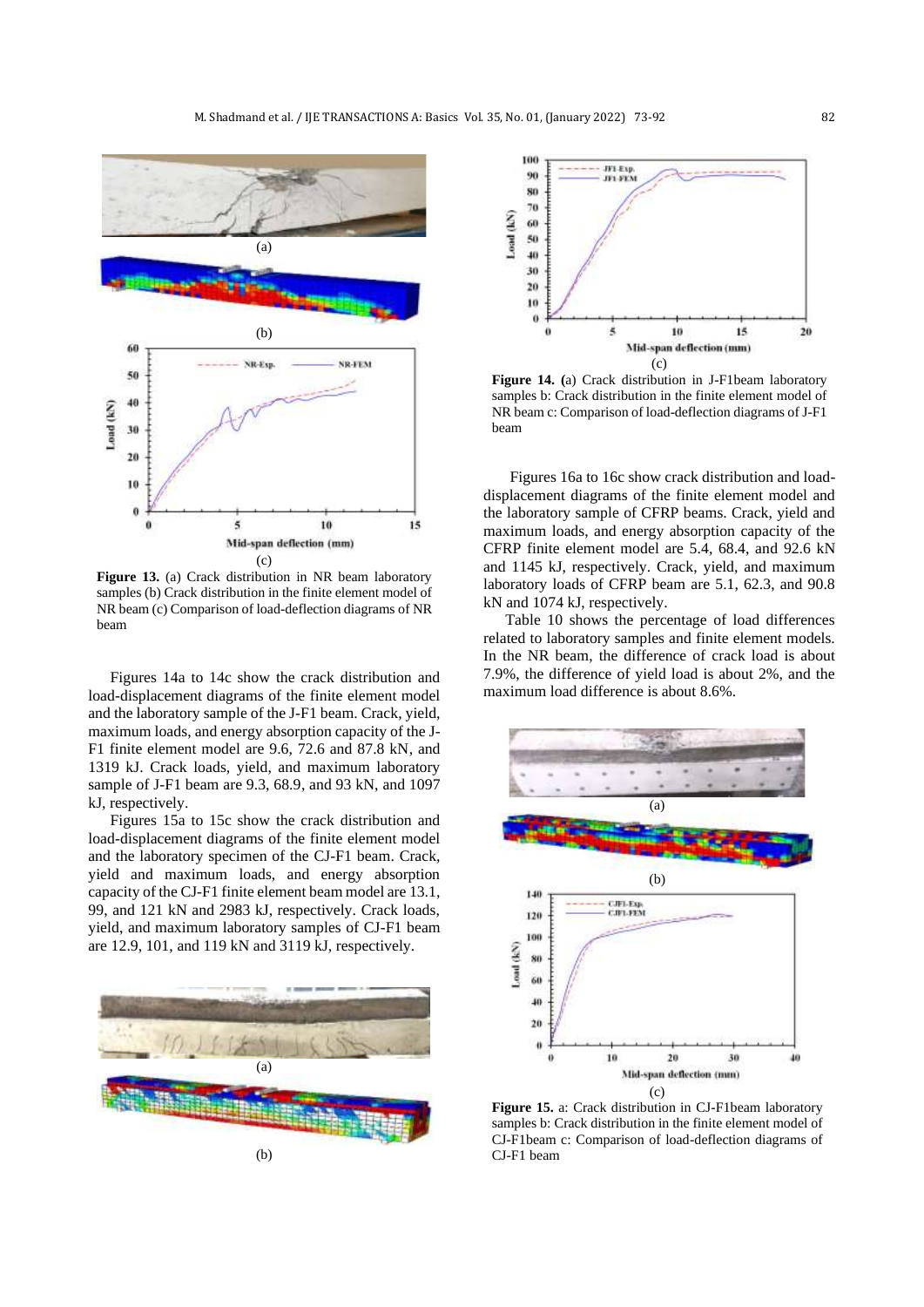

**Figure 16.** (a) Crack distribution in CFRP beam laboratory samples (b) Crack distribution in the finite element model of CFRP beam (c) Comparison of load-deflection diagrams of CFRP beam

In the J-F1 beam, the difference between crack load is about 1.3 percent, yield load difference is about 5.1 percent, and maximum load difference is about 5.9 percent. In the CJ-F1 beam, the difference between crack load is about 1.5 percent, yield load difference is about 2 percent, and maximum load difference is about 1.7 percent. In CFRP beam, the difference of crack load is about 5.6%, the difference of yield load is about 8.9%, and the maximum load difference is about 1.9%. According to the obtained values, it can be stated that the method used in simulating reinforced beams with concrete jacket, SPFCJ, and CFRP techniques has good accuracy, and this method can have an acceptable prediction.

## **7. FEA RESULTS**

After examining the accuracy of the simulation method used, the results of FEA are presented in this section. For this purpose, first, the variable parameters are introduced, and then the outputs of the FEA of the models are shown for each of the states. Finally, the effect of each of the variable parameters on the behavior of the beams is evaluated. As observed in the laboratory strengthening section, variables such as the type of jacket (RC jacket, SPFCJ, CFRP) and the amount of SFs used in the jacket

|--|

| <b>Name</b> | Crack load (kN) |            |               | Yield load (kN) |            |               | <b>Maximum load (kN)</b> |            |               |
|-------------|-----------------|------------|---------------|-----------------|------------|---------------|--------------------------|------------|---------------|
|             | EXP.            | <b>FEM</b> | Variation (%) | EXP.            | <b>FEM</b> | Variation (%) | <b>EXP</b>               | <b>FEM</b> | Variation (%) |
| <b>NR</b>   | 4.1             | 3.8        | 7.9           | 34.2            | 34.9       | 2             | 52                       | 47.9       | 8.6           |
| $J-F1$      | 9.3             | 9.6        | 3.1           | 68.9            | 72.6       | 5.1           | 93                       | 87.8       | 5.9           |
| $CI-F1$     | 12.9            | 13.1       | 1.5           | 101             | 99         | 2             | 119                      | 121        | 1.7           |
| <b>CFRP</b> | 5.1             | 5.4        | 5.6           | 62.3            | 68.4       | 8.9           | 90.8                     | 92.6       | 1.9           |

(0, 1, and 2% by volume of concrete). Variable parameters in FEA include the strength class of concrete used in the main beam (C15, C20, and C25), the length of the beams (1.4 and 2.8 m), the type of jacket (RC jacket, SPFCJ, CFRP), and jacket thickness (40, 60 and 80 mm). The main beam's compressive strength is considered as a variable because in many RC buildings, the compressive strength of the concrete is not following the designer's purpose (compressive strength characteristic of concrete during design) is significantly different. Therefore, according to the tests provided by reputable concrete laboratories, three common concrete grades in the finite element section were considered for beams. The efficiency of the strengthening method in beams with different compressive strengths can be measured. Also, beam span length was evaluated as one

of the variables in FEA. For this purpose, the span length was doubled so that the performance of the proposed reinforcement methods in longer beams could be evaluated. The thickness of the proposed concrete jackets is also one of the parameters that can affect the results. For this purpose, three thicknesses of 40, 60, and 80 mm were considered for the cover. Thus, at first, the thickness of the jackets was considered to be 40 mm for the initial 24 cases, and then the optimal condition was selected, and the thickness of the jacket was increased by 1.5 and 2 times. The thickness of the steel sheet used in SPFCJs, the thickness of CFRP sheets, the geometrical and mechanical characteristics of longitudinal and transverse steel beams of the main beams, the geometrical and mechanical characteristics of the veneer rebar network, the geometric cross-section of the main beams and the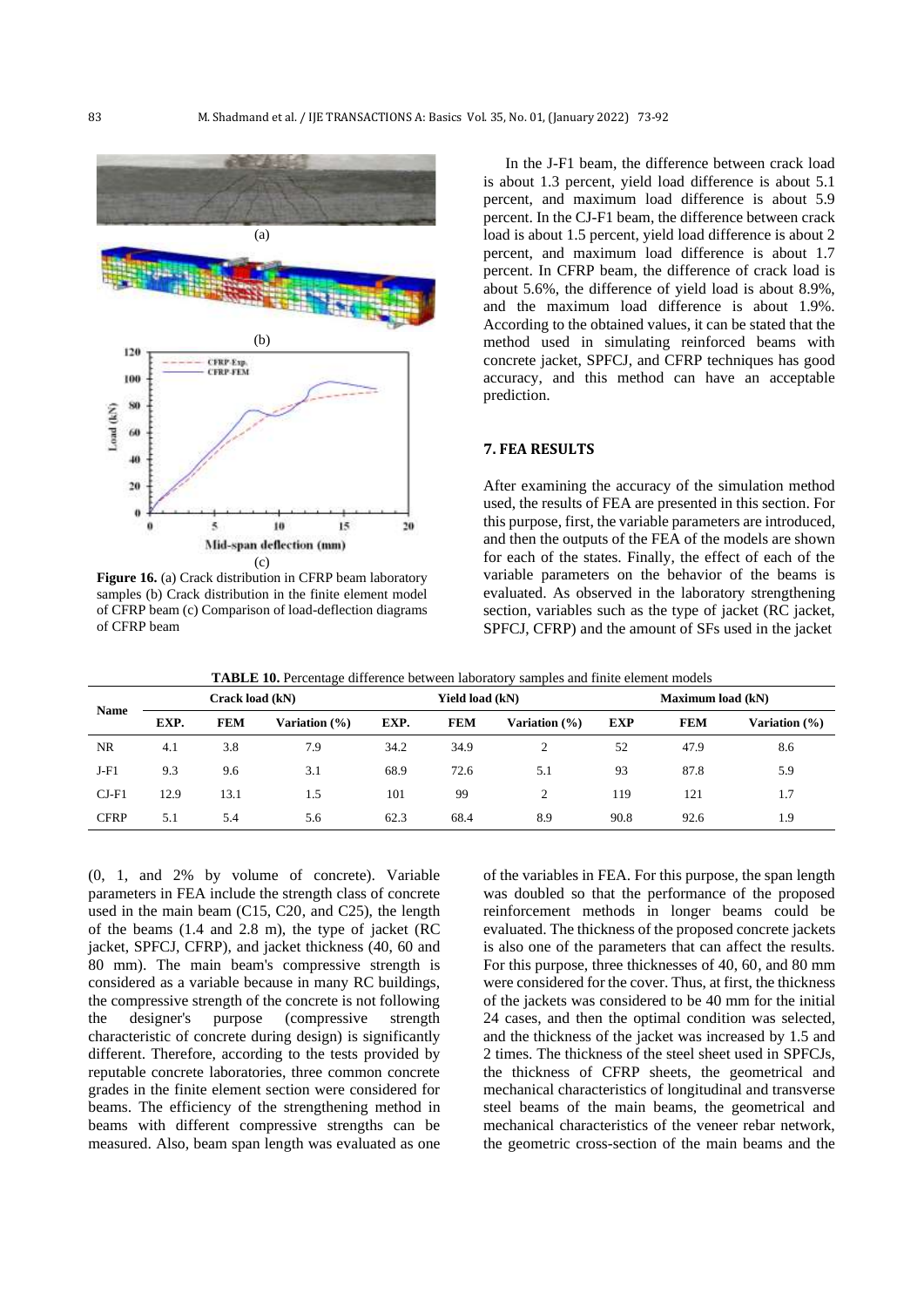abutment conditions are fixed in all cases. Table 11 introduces the desired parameters. In this table, the letter C indicates the category of concrete used, and the number after it shows the concrete strength of the main beam in megapascals. The letter L also shows the length of the beam span, and the number after it indicates the length of the beam in megapascals. Also, each of the terms CJ, J, and FRP refer to reinforced beams with concrete-steel composite jackets, concrete jackets, and FRP. Figure 17 presents the geometric characteristics of the beams understudy in the finite element study.

|  |  | <b>TABLE 11.</b> Introduces the studied parameters in FEA |  |
|--|--|-----------------------------------------------------------|--|
|--|--|-----------------------------------------------------------|--|

| No.            | Name                                               | Main beam<br>concrete<br>category (MPa) | <b>Beam</b><br>span<br>(mm) | <b>Jacket</b><br>thickness<br>(mm) | <b>Jacket</b><br>type |  |  |  |
|----------------|----------------------------------------------------|-----------------------------------------|-----------------------------|------------------------------------|-----------------------|--|--|--|
| 1              | $C15-L1.4$                                         | 15                                      |                             |                                    |                       |  |  |  |
| $\overline{c}$ | $C20-L1.4$                                         | 20                                      | 1400                        |                                    |                       |  |  |  |
| 3              | $C25-L1.4$                                         | 25                                      |                             |                                    |                       |  |  |  |
| $\overline{4}$ | $C15-L2.8$                                         | 15                                      |                             |                                    |                       |  |  |  |
| 5              | C <sub>20</sub> -L <sub>2.8</sub>                  | 20                                      | 2800                        |                                    |                       |  |  |  |
| 6              | $C25-L2.8$                                         | 25                                      |                             |                                    |                       |  |  |  |
| 7              | C15-L1.4-CJ                                        | 15                                      |                             |                                    |                       |  |  |  |
| 8              | C20-L1.4-CJ                                        | 20                                      | 1400                        |                                    |                       |  |  |  |
| 9              | C <sub>25</sub> -L <sub>1</sub> .4-CJ              | 25                                      |                             |                                    | <b>SPFCJ</b>          |  |  |  |
| 10             | C <sub>15</sub> -L <sub>2</sub> .8-CJ              | 15                                      |                             |                                    |                       |  |  |  |
| 11             | C20-L2.8-CJ                                        | 20                                      | 2800                        |                                    |                       |  |  |  |
| 12             | C <sub>25</sub> -L <sub>2</sub> .8-CJ              | 25                                      |                             |                                    |                       |  |  |  |
| 13             | $C15-L1.4-J$                                       | 15                                      |                             |                                    |                       |  |  |  |
| 14             | $C20-L1.4-J$                                       | 20                                      | 1400                        | 40                                 |                       |  |  |  |
| 15             | $C25-L1.4-J$                                       | 25                                      |                             |                                    | RC                    |  |  |  |
| 16             | C15-L2.8-J                                         | 15                                      |                             |                                    | Jacket                |  |  |  |
| 17             | $C20-L2.8-J$                                       | 20                                      | 2800                        |                                    |                       |  |  |  |
| 18             | $C25-L2.8-J$                                       | 25                                      |                             |                                    |                       |  |  |  |
| 19             | $C15-L1.4-$<br><b>CFRP</b>                         | 15                                      |                             |                                    |                       |  |  |  |
| 20             | C20-L1.4-<br><b>CFRP</b>                           | 20                                      | 1400                        |                                    |                       |  |  |  |
| 21             | C <sub>25</sub> -L <sub>1</sub> .4-<br><b>CFRP</b> | 25                                      |                             |                                    |                       |  |  |  |
| 22             | $C15-L2.8-$<br><b>CFRP</b>                         | 15                                      |                             |                                    | <b>FRP</b>            |  |  |  |
| 23             | C20-L2.8-<br><b>CFRP</b>                           | 20                                      | 2800                        |                                    |                       |  |  |  |
| 24             | $C25-L2.8-$<br><b>CFRP</b>                         | 25                                      |                             |                                    |                       |  |  |  |
| 25             | Optimal mode with 60 mm jacket thickness           |                                         |                             |                                    |                       |  |  |  |
| 26             | Optimal mode with 80 mm jacket thickness           |                                         |                             |                                    |                       |  |  |  |

The load was applied in four points similar to the laboratory conditions, and the displacement corresponding to the middle of the span was measured. Figure 18 illustrates how the load is applied to the beams. The details of the beam were presented in the literature [20].

The results of the FEA of beams are presented in four different groups (Figures 19-22). In the first group, outputs related to control beams (without strengthening), in the second group, outputs related to beams strengthened with RC jackets, in the third group, outputs related to beams strengthened with SPFCJ, the fourth group, outputs related to beams strengthened with CFRP sheets are presented. Figure 8 provides a hypothetical load-displacement diagram to introduce the points corresponding to crack, yield, and the maximum bearing load of the beam.



**Figure 17.** Geometric characteristics of finite element model of concrete beams understudy (a) 1.4-meter beam (b) 2.8-meter beam





**Figure 19.** Load-mid span deflection curves of control beams (without reinforcement)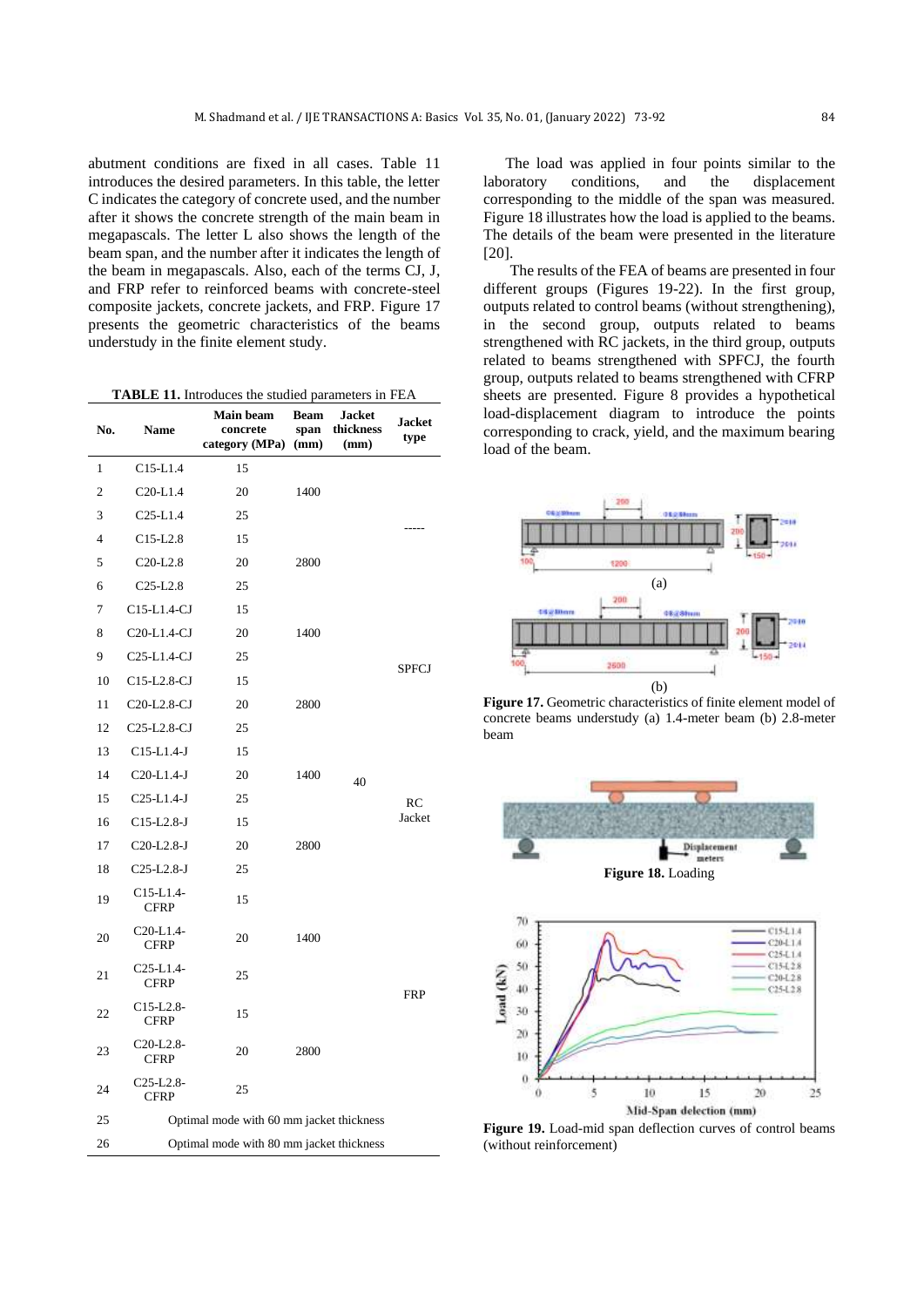

**Figure 20.** Load-mid span deflection curves of strengthened beams with SPFCJ



**Figure 21.** Load-mid span deflection curves of strengthened beams with RC jacket



**Figure 22.** Load-mid span deflection curves of strengthened beams with CFRP sheets

**7. 1. Energy Absorption Capacity** In Figures 23 and 24, the energy absorption capacity of beams with a span length of 1.40 m and 2.8 m are compared with each other. The addition of SPFCJ containing SFs to the beams is effective for all three categories of concrete used. It has increased the energy absorption capacity by 5.83, 5.83, and 5.63 times, respectively. Also, the addition of RC jackets with SFs to the beams is effective for all three categories of concrete used. It has increased the energy absorption capacity by 1.87, 2.7, and 2.25 times, respectively. The performance of CFRP sheets was almost similar to that of RC jackets. The addition of CFRP sheets of C15, C20, and C25 beams increased the energy absorption capacity by 2.19, 1.87, and 2.12 times compared to the control sample, respectively.

In Figures 25 and 26, the energy absorption capacity of beams with a span length of 1.4 m and 2.80 m are compared with each other. The addition of SPFCJ to beams with a span length of 2.8 m is effective for all three categories of concrete used. It has increased the energy absorption capacity by 9.72, 11.03, and 9.16 times, respectively. Also, the addition of RC jackets with SFs to the beams is effective for all three categories of concrete used. It has increased the energy absorption capacity by 1.82, 1.91, and 1.8 times, respectively. The addition of CFRP sheets of C15, C20, and C25 grade beams increased the energy absorption capacity by 1.71, 1.93, and 2.02 times compared to the control sample, respectively.

Strength classes of C20 and C25 are classes that are used in many common construction projects, and class C15 is a class that represents the strength of a weak beam. According to Figures 23 to 26, it can be stated that in all three strengthened methods used, the change in the concrete category of the main beam did not significantly change the performance of the methods.



**Figure 23.** Comparison of energy absorption capacity of beams with a span length of 1.4 m



**Figure 24.** Increase in energy absorption capacity of RC beams compared to non-strengthened beams (control) with a span length of 1.4 m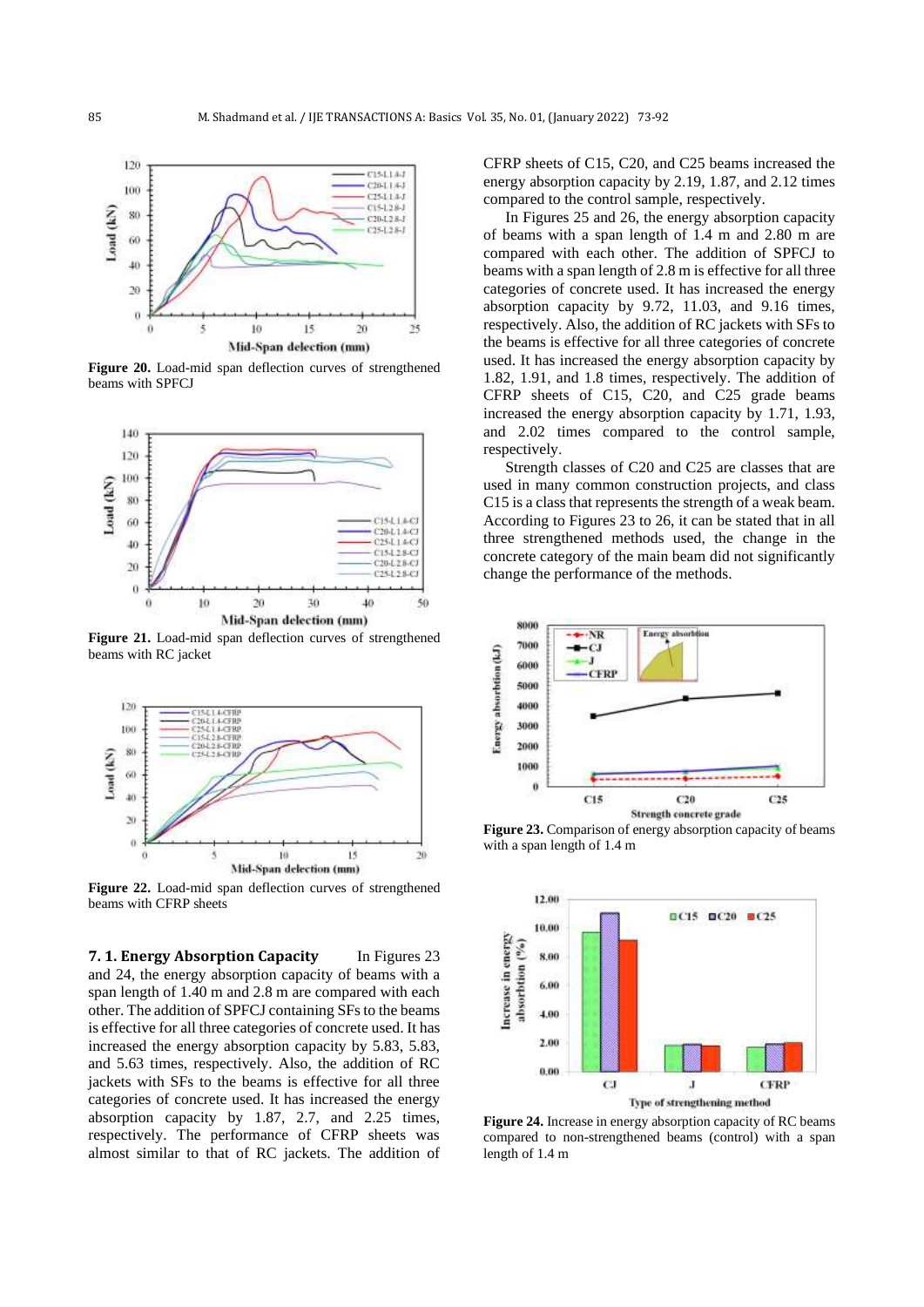| <b>TABLE 12. FEA results</b>           |                |            |           |                   |            |           |                 |                  |  |
|----------------------------------------|----------------|------------|-----------|-------------------|------------|-----------|-----------------|------------------|--|
| <b>Name</b>                            | Load           |            |           | <b>Deflection</b> |            |           | <b>Energy</b>   | <b>Ductility</b> |  |
|                                        | Crack (kN)     | Yield (kN) | Max. (kN) | Crack (kN)        | Yield (kN) | Max. (kN) | absorption (kJ) | $(\mu)$          |  |
| $C15-L1.4$                             | 3.9            | 33.4       | 48        | 0.5               | 4.8        | 12.5      | 450             | 2.6              |  |
| $C20-L1.4$                             | 4.5            | 35.6       | 61        | 0.6               | 4.9        | 12.9      | 499             | 2.63             |  |
| $C25-L1.4$                             | 4.9            | 39.1       | 65        | 1.4               | 5.8        | 13        | 540             | 2.24             |  |
| $C15-L2.8$                             | 3.4            | 17         | 24        | 1.5               | 8          | 21.5      | 358             | 2.68             |  |
| C <sub>20</sub> -L <sub>2.8</sub>      | 3.8            | 18         | 26        | 1.6               | 8.5        | 21.3      | 395             | 2.5              |  |
| $C25-L2.8$                             | 4.1            | 24         | 30        | 1.7               | 10         | 21.5      | 505             | 2.15             |  |
| C15-L1.4-CJ                            | 8.5            | 98         | 116       | 2.5               | 9.1        | 30.3      | 2624            | 3.33             |  |
| C20-L1.4-CJ                            | 10.8           | 104        | 121       | 2.7               | 9.6        | 31.6      | 2909            | 3.29             |  |
| C <sub>25</sub> -L <sub>1</sub> .4-CJ  | 11.1           | 110        | 127       | 2.9               | 10         | 32.6      | 3041            | 3.26             |  |
| C15-L2.8-CJ                            | 8.1            | 86         | 97        | 2.2               | 8.9        | 42.3      | 3480            | 4.75             |  |
| C20-L2.8-CJ                            | 8.9            | 91         | 114       | 2.3               | 9.1        | 44.5      | 4357            | 4.89             |  |
| C <sub>25</sub> -L <sub>2</sub> .8-CJ  | 10.3           | 96         | 119       | 2.4               | 9.6        | 45.8      | 4624            | 4.77             |  |
| $C15-L1.4-J$                           | 8.9            | 67.5       | 88        | 1.1               | 5.9        | 16.3      | 848             | 2.36             |  |
| $C20-L1.4-J$                           | 9.1            | 69.3       | 95        | 1.4               | 6.25       | 17.5      | 1032            | 2.41             |  |
| $C25-L1.4-J$                           | 10.3           | 70.6       | 110       | 1.6               | $\tau$     | 19        | 1214            | 2.38             |  |
| $C15-L2.8-J$                           | 7.9            | 40.6       | 48        | 0.8               | 4.5        | 18        | 653             | 2.95             |  |
| C20-L2.8-J                             | 8.3            | 45.9       | 55        | 0.9               | 5          | 19        | 754             | 3.02             |  |
| $C25-L2.8-J$                           | 8.9            | 58.3       | 63        | $\mathbf{1}$      | 5.3        | $22\,$    | 910             | 3.28             |  |
| C15-L1.4-FRP                           | $\overline{4}$ | 59         | 88        | 0.7               | 6          | 15        | 987             | 2.50             |  |
| C20-L1.4-FRP                           | 5              | 61         | 99.3      | 0.8               | $\tau$     | 16        | 932             | 2.29             |  |
| C <sub>25</sub> -L <sub>1</sub> .4-FRP | 6.3            | 63.3       | 95        | 0.9               | 8.5        | 18.5      | 1143            | 2.18             |  |
| C15-L2.8-FRP                           | 3.5            | 39         | 51        | 0.5               | 5.9        | 16.3      | 612             | 2.76             |  |
| C20-L2.8-FRP                           | 4.5            | 45         | 63        | 0.5               | 4.9        | 16.9      | 763             | 3.45             |  |
| C25-L2.8-FRP                           | 4.9            | 51         | 71        | 0.6               | 4.9        | 18.9      | 1018            | 3.86             |  |

8000 ·NR Energy absorbtion 7000 Energy absorbtion (kJ)  $\epsilon$ 6000 **CFR** 5000 4000 3000 2000 1000  $\theta$  $C15$  $C20$  $C<sub>25</sub>$ Strength concrete grade

**Figure 25.** Comparison of energy absorption capacity of beams with span length of 2.8 m

Figure 27 compares the values of percentage increase in energy absorption capacity of RC beams compared to control beams. According to this diagram, the proposed



**Figure 26.** Values of percentage increase in energy absorption capacity of RC beams compared to non-reinforced beams (control) with a span length of 2.8 meters

method has been more effective in longer beams; the SPFCJ in beams with a span length of 2.8 meters has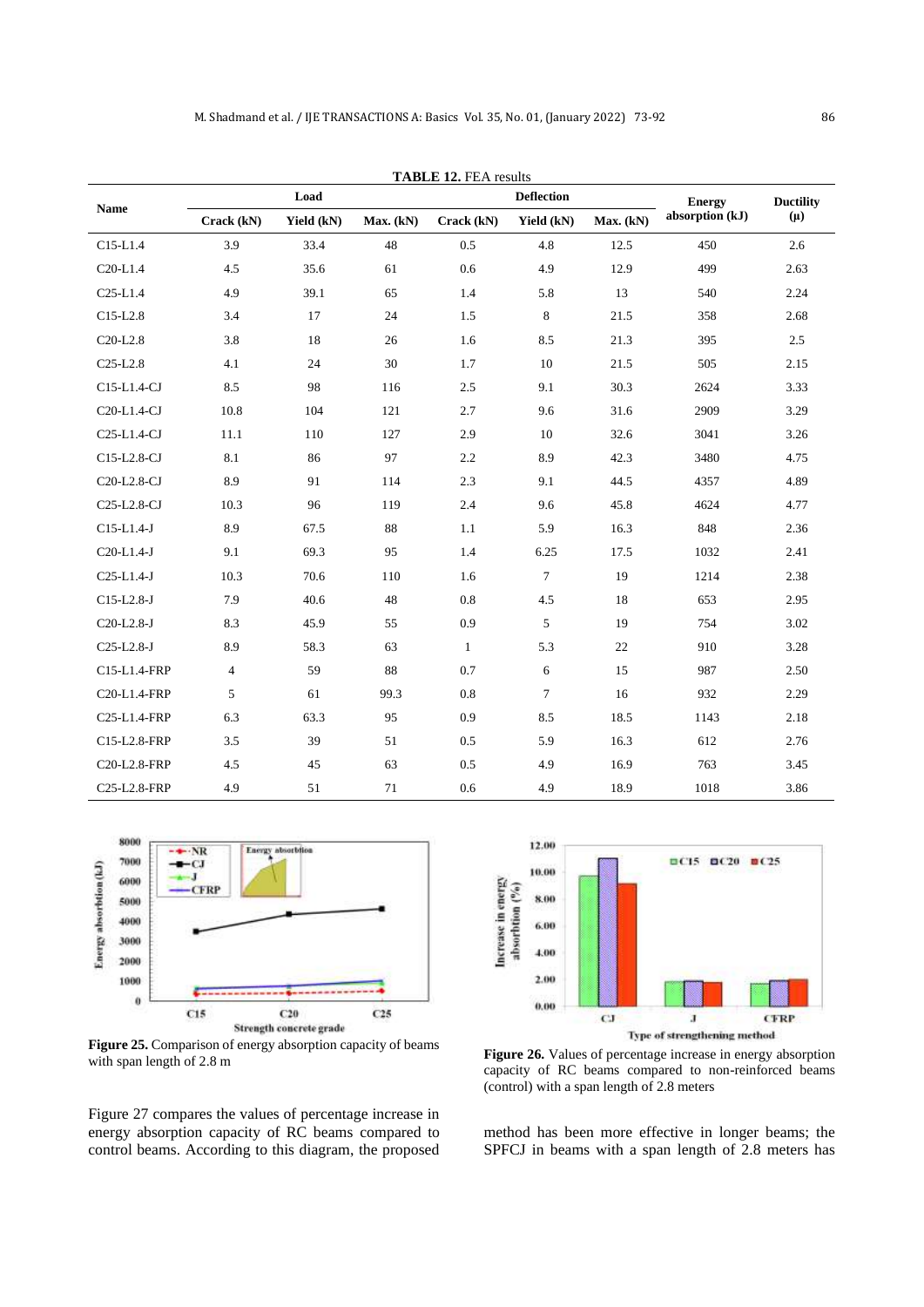increased the energy absorption capacity depending on the strength class of the main beam from 9 to 11 times. However, in beams with a span length of 1.4 m, the use of the proposed composite jackets has increased the energy absorption capacity by about 5 to 6 times.

The performance of RC jackets containing SFs and the CFRP method on increasing the bearing capacity of beams for both considered span lengths are almost similar. Depending on the length of the spans and the concrete category of the main beam, the energy absorption capacity is in between 1.8 to 2.5 times.

**7. 2. Comparison of Crack Load Values** The crack load in the studied beams is presented in Figure 28. SPFCJ in all cases has increased the crack resistance of the beams. The crack load of the strengthened beams with the proposed jackets has increased by 2.2 to 2.5 times depending on the strength class of the main beam and the span length. The CFRP method had less effect on increasing the crack load than the other two methods such that using this method, the load on the beams increased by only about 10 to 20%.

**7. 3. Comparison of Yield Load** The point of the load-displacement curve at which the curve fails locally is considered as the yield point. Accordingly, the yield load of the 24 finite element models simulated is presented in Figure 28. The addition of SPFCJ jackets containing SFs increased the yield load of beams with strength classes C15, C20, and C25 and a span of 1.4 m by 2.9, 2.9, and 2.8 times, respectively. The SPFCJ increased the yield load of beams with strength classes C15, C20, and C25 and with a span of 2.8 meters by 1.5, 1.5, and 4 times, respectively.

The effectiveness of reinforced concrete jacket methods containing SFs and CFRP sheets had less effect on improving the yield load of beams compared to the proposed method. The use of concrete jackets containing SFs increased the yield load of beams with resistance classes C15, C20, and C25 and with a span of 1.4 meters by 2, 1.9, and 1.8 times, respectively. The RC jackets



**Figure 27.** Comparison of the energy absorption capacity increase compared to non-strengthened beams (control) to investigate the effect of change along the span



**Figure 28.** Load values corresponding to the first crack in the beams and their increase ratios compared to the control samples

containing SFs increased the yield load of beams with resistance classes C15, C20, and C25 and with a span of 2.8 meters by 2.4, 2.6, and 2.4 times, respectively.

**7. 4. Comparison of Bearing Capacity of Beams (Maximum Load)** The maximum load that the beam can withstand is called the bearing capacity or maximum load. The load capacity of beams with a span length of 1.4 m, which strengthened using SPFCJ, in which concrete with grades C15, C20, and C25 have been used, increased by 2.4, 2, and 2 times, respectively. Bearing capacity of beams with a span length of 2.8 m, which have been strengthened using SPFCJ in which concrete with grades C15, C20, and C25 have been used, increased by 4, 4.4, and 4 times, respectively (Figure 30). From these values, it can be concluded that the proposed method has a good performance for the three strength classes. Also, the effectiveness of SPFCJ is more effective in beams with longer span lengths.

RC jackets containing SFs increased the maximum load of beams with strength classes C15, C20, and C25 and with a span of 1.4 meters by 1.8, 1.6, and 1.7 times,



**Figure 29.** The yield values of the beams and their increase ratios in comparison with the control samples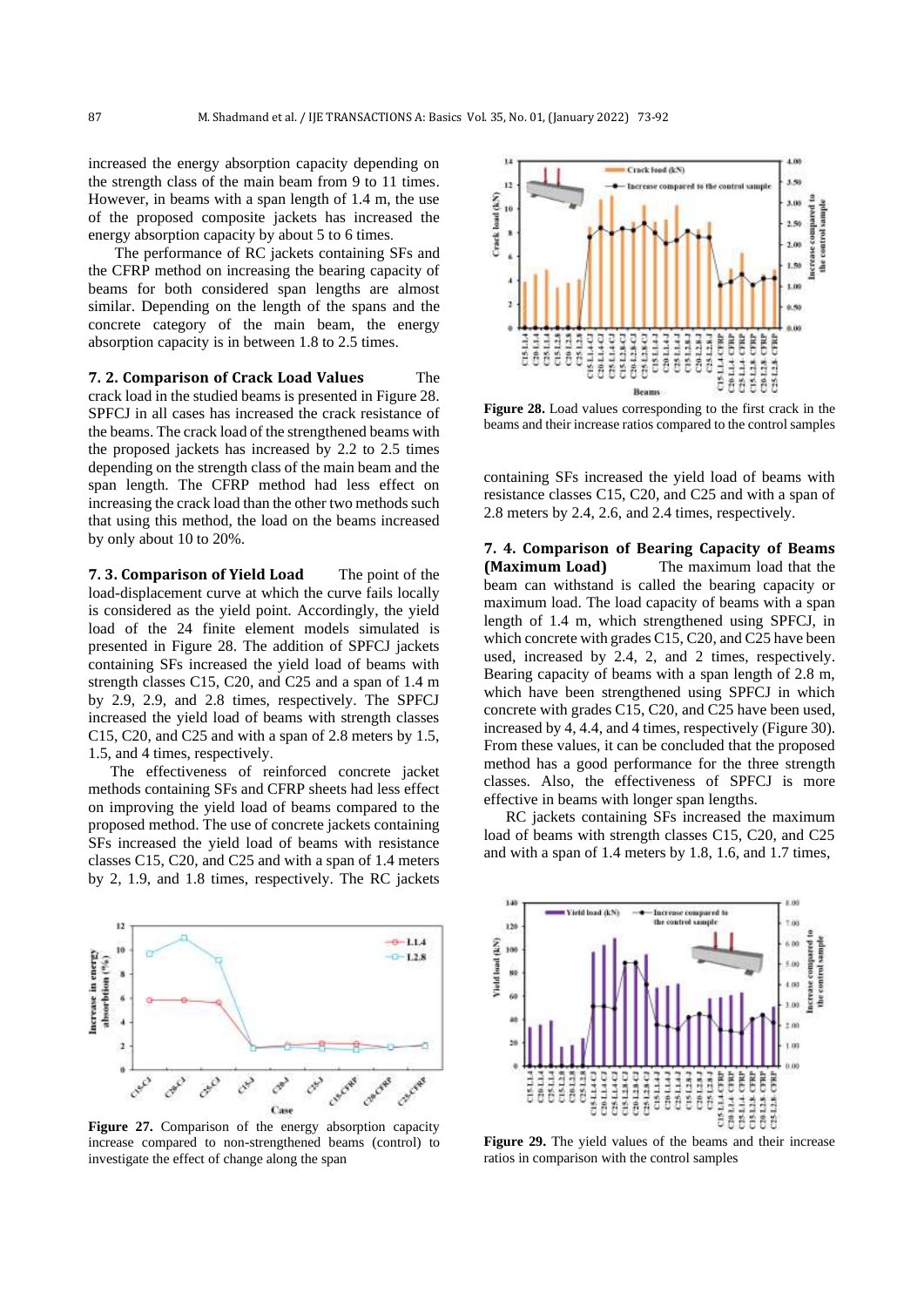

**Figure 30.** Maximum beam load values and their increase ratios compared to control specimens

respectively. RC jackets containing SFs caused the maximum load of beams with strength class C15, C20, and C25 and with a span of 2.8 meters to increase by 2, 1.2, and 1.2 times, respectively. The use of CFRP sheets increased the maximum load of beams with strength classes C15, C20, and C25 and with a span of 1.4 meters by 1.8, 1.6, and 1.5 times, respectively. The use of CFRP sheets increased the maximum load of beams with strength classes C15, C20, and C25 and with a span of 2.8 meters by 2.1, 2.1, and 2.4 times, respectively.

**7. 5. Ductility** Figure 31 compares the ductility coefficient of the studied beams. SPFCJ has increased the ductility of the specimens. SPFCJ makes the beams to withstand larger forces with more ductility. These jackets perform better than concrete fibers strengthened with SFs and CFRP sheets. The ductility of strengthened beams with SPFCJ increases by 22 to 96%, depending on the category of concrete used and span length.

**7. 6. Investigation of the Effect of Change in the Thickness of the Proposed Concrete Jackets**  The thickness of the proposed jackets containing SFs is one of the parameters whose amount can affect the response of the beam. This section examines this parameter. The C25-L1.4-CJ beam performed better than



Figure 31. Comparison of ductility coefficients of beams in different states

other modes of energy absorption capacity, bearing capacity, crack and yield loads and ductility. The thickness of the cover of this beam was 40 mm. The mentioned beam was simulated again with two different jacket thicknesses (60 and 80 mm), and the results of its analysis were presented in Figures 32 and 33 .

In the beam that was strengthened using the C25- L1.4-CJ-t60 jacket, the crack, yield, and maximum beam loads were 46, 196, and 228 kN, respectively. Also, the corresponding displacements with crack and yield loads were equal to 0.3 and 6.47 mm, respectively. The ultimate displacement of this beam was 32 mm.

According to Figure 33 in the beam that was strengthened using the C25-L1.4-CJ-t80 jacket, the crack loads, yield, and maximum loads were 32, 147, and 190 kN, respectively. Also, the corresponding displacements to crack and yield loads were equal to 0.49 and 5.8 mm, respectively.

Figure 34 and Table 13 compare the load-deflection curves of strengthened beams with SPFCJ to investigate changes in the thickness of the jacket. Among the three thicknesses considered for jackets, 60 mm thick has the best performance in terms of energy absorption capacity compared to the other two thicknesses. Energy absorption capacity corresponding to the C25-L1.4-CJt60 mode is approximately two times that of the C25- L1.4-CJ-t40 mode and 18% higher than the C25-L1.4- CJ-t80 mode. In terms of load-bearing capacity or maximum load-bearing capacity, jackets with a thickness of 60 mm had a relatively better performance; So that the bearing capacity of the strengthened beam with 60 mm composite jacket has been increased by 79 and 20% more than the values corresponding to 40 and 80 mm jackets.



**Figure 32.** Results of analysis of C25-L1.4-CJ beam with 60 mm jacket thickness a: Crack distribution and deformable shape b: Load-deflection curve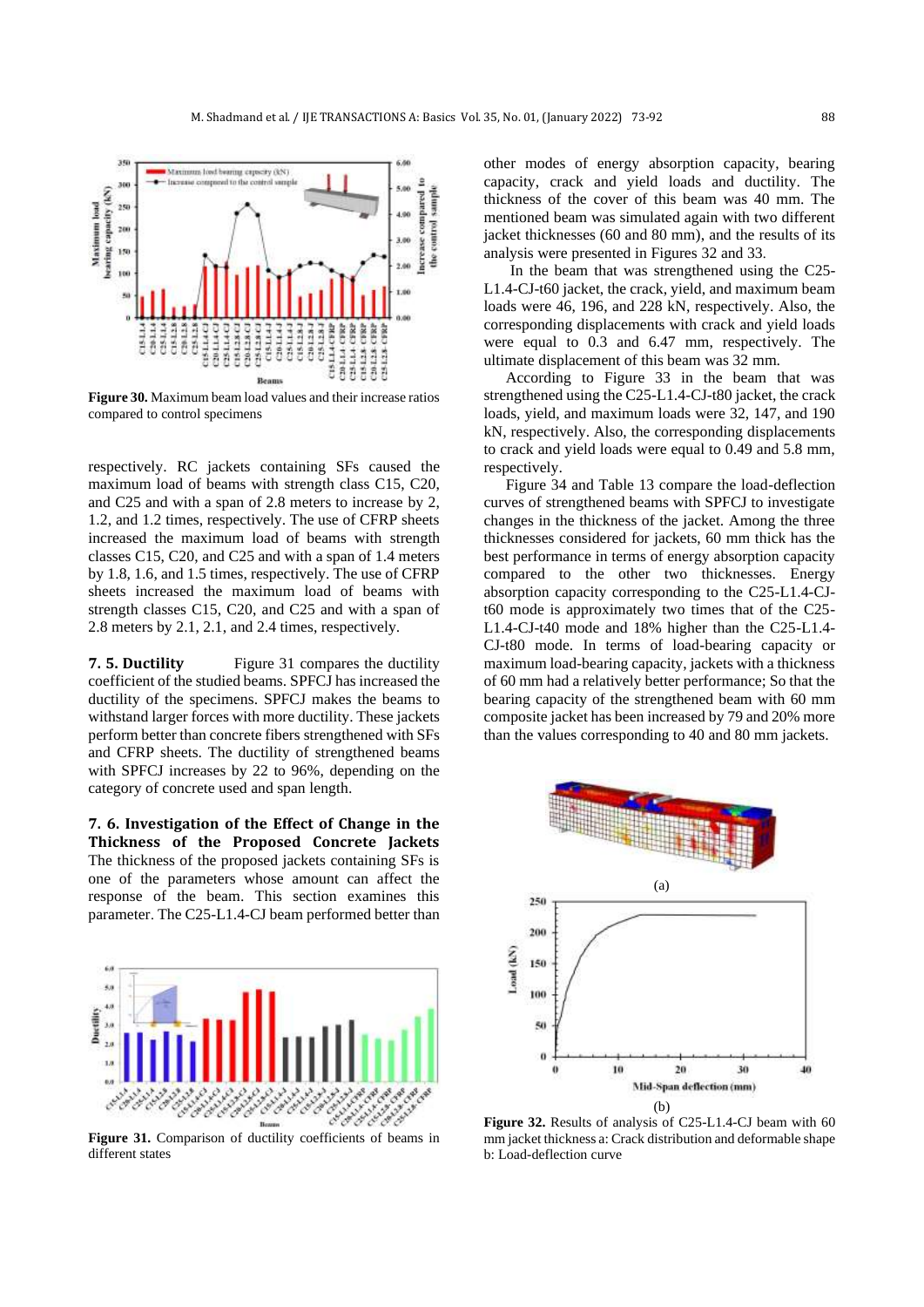

**Figure 33.** Results of C25-L1.4-CJ beam analysis with 80 mm jacket thickness (a) Crack distribution and modified shape (b) load-displacement curve



**Figure 34.** Comparison of load-deflection curves of strengthened beams with SPFCJ to investigate changes in jacket thickness

**TABLE 13.** Comparison of strengthened beams to investigate the effect of change in the thickness of the proposed composite jacket

|                   | Load (kN) |       |      | Deflection (mm) |       |      | <b>Ductility</b> | <b>Energy</b>    |
|-------------------|-----------|-------|------|-----------------|-------|------|------------------|------------------|
| <b>Name</b>       | Crack     | Yield | Max. | Crack           | Yield | Max. |                  | absorption $(J)$ |
| $C25-L1.4-CJ-t40$ | 11.1      | 110   | 127  | 2.9             | 10    | 32.6 | 3.26             | 3041             |
| $C25-L1.4-CJ-t60$ | 46        | 196   | 228  | 0.3             | 6.47  | 32   | 4.94             | 6597             |
| $C25-L1.4-CJ-t80$ | 32        | 147   | 190  | 0.49            | 5.8   | 33.9 | 5.84             | 5585             |

It can be said that the jacket thickness parameter has a significant role in the response of strengthened beams with the proposed composite jackets, and depending on the dimensions and geometric characteristics of the beam, a suitable thickness should be considered for the jacket.

## **8. CONCLUSIONS**

In this study, the strengthening of RC beams using SPFCJ jackets was investigated. For this purpose, the effect of parameters such as compressive strength of the main concrete beam jacket thickness and span length using FEA, was evaluated. The accuracy of the FEA method was evaluated by modeling a number of laboratory beams prepared by Shadmand et al. [20], and it was shown that the method used can provide an accurate prediction of the beam response. This section summarizes some of the most important results:

The ductility of strengthened beams with SPFCJ jackets containing SFs has increased from 26 to 52%, depending on the amount of fibers compared to the control sample. As the concrete jacket contains fibers, the beams can withstand more forces with more ductility.

- Strength classes C20 and C25 are classes that are used in many common construction projects, and class C15 is a class that represents the resistance of a weak beam. In all three reinforcement methods used, the change in the concrete category of the main beam did not significantly change the performance of the proposed method.
- The proposed method has been more effective in longer beams. The SPFCJ in beams with a span length of 2.8 meters has increased the energy absorption capacity depending on the strength class of the main beam from 9 to 11 times. In beams with a span length of 1.4 m, the proposed composite jackets have increased the energy absorption capacity by about 5 to 6 times.
- SPFCJ in all cases has increased the crack resistance of the beams; So that the crack load of the reinforced beams with the proposed jackets has increased 2.2 to 2.5 times depending on the resistance class of the main beam and the span length. The CFRP method had less effect on increasing the crack load than the other two methods. Using this method, the load on the beams increased by only about 10 to 20% .
- The bearing capacity of beams with a span length of 2.8 m, which have been strengthened using SPFCJ with grades C15, C20, and C25, increased 4, 4.4, and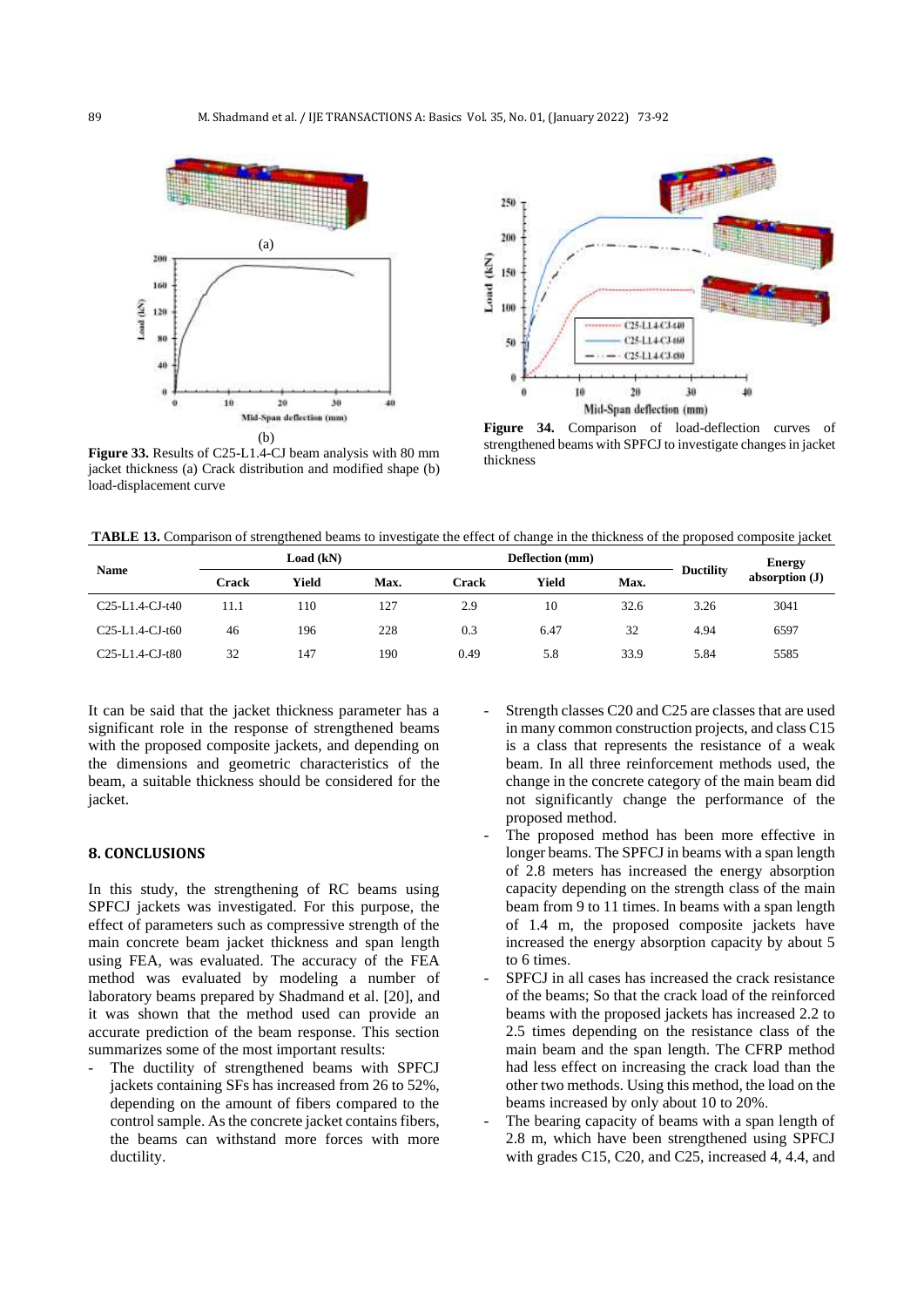4 times, respectively. From these values, it can be concluded that the proposed method has a good performance for the three strength. Also, the effectiveness of SPFCJ is more effective in beams with longer span lengths.

The strengthened beams with SPFCJ can depend on several factors. Therefore, to develop the present study, the following suggestions are presented:

- Investigating the effect of changing the percentage of steel reinforcement used in the main beams on the present study results.
- Investigating the use of other fibers such as basalt and polypropylene in RC jackets to strengthen concrete beams.
- Combined use of nanoparticles and types of fibers such as basalt, glass, and polypropylene in RC jackets to strengthen these beams.
- Investigation of strengthening of RC beams with composite jackets strengthened with SFs against cyclic loading.

## **9. REFERENCES**

- 1. Khan, MA., "Toward Key Research Gaps in Design Recommendations on Flexurally Plated RC Beams Susceptible to Premature Failures." *Journal of Bridge Engineering*, Vol. 26, No. 9, (2021), 04021067. Doi: doi.org/10.1061/(ASCE)BE.1943- 5592.0001772
- 2. Deng, Y., Ma, F., Zhang, H., Wong, S. H., Pankaj, P., Zhu, L., & Bahadori-Jahromi, A., "Experimental study on shear performance of RC beams strengthened with NSM CFRP prestressed concrete prisms." *Engineering Structures*, Vol. 235, (2021), 112004. Doi: doi.org/10.1016/j.engstruct.2021.112004
- 3. Yuan, P., Xiao, L., Wang, X., & Xu, G., "Failure mechanism of corroded RC beams strengthened at shear and bending positions." *Engineering Structures*, Vol. 240, (2021), 112382. Doi: doi.org/10.1016/j.engstruct.2021.112382
- 4. Liu, X., Gernay, T., Li, L. Z., & Lu, ZD., "Seismic performance of post-fire reinforced concrete beam-column joints strengthened with steel haunch system." *Engineering Structures*, Vol. 234, (2021), 111978. Doi: doi.org/10.1016/j.engstruct.2021.111978
- 5. Ozturk, B., Yilmaz, C., Şentürk, T. "Effect of FRP retrofitting application on seismic behavior of a historical building at Nigde, Turkey", 14th European Conference on Earthquake Engineering. (2010), Ohrid, Republic of Macedonia.
- 6. Ozturk, B. A. K. İ., Senturk, T., Yilmaz, C. "Analytical investigation of effect of retrofit application using CFRP on seismic behavior of a monumental building at historical Cappadocia region of Turkey", (2010), In 9th US National and 10th Canadian Conference on Earthquake Engineering, Toronto, Canada.
- 7. Shen, D., Li, M., Kang, J., Liu, C., Li, C., "Experimental studies on the seismic behavior of reinforced concrete beam-column joints strengthened with basalt fiber-reinforced polymer sheets." *Construction and Building Materials*, Vol. 287, (2021), 122901. Doi: doi.org/10.1016/j.conbuildmat.2021.122901
- 8. Nie, XF., Zhang, SS., Yu, T., "On the FE modelling of RC beams with a fibre-reinforced polymer (FRP)-strengthened web opening." *Composite Structures*, Vol. 271, (2021), 114161. Doi: doi.org/10.1016/j.compstruct.2021.114161
- 9. Rahmani, I., Maleki, A., Lotfollahi-Yaghin, MA., "A laboratory study on the flexural and shear behavior of rc beams retrofitted with steel fiber-reinforced self-compacting concrete jacket". *Iranian Journal of Science and Technology*, (2020), 1-17. Doi: doi:org/10.1007/s40996-020-00547-x
- 10. Maraq, MA., Tayeh, BA., Ziara, MM., Alyousef, R., "Flexural behavior of RC beams strengthened with steel wire mesh and selfcompacting concrete jacketing—experimental investigation and test results." *Journal of Materials Research and Technology*, Vol. 10, (2021), 1002-1019. Doi: doi.org/10.1016/j.jmrt.2020.12.069
- 11. Faez, A., Sayari, A., & Manei, S., "Retrofitting of RC beams using reinforced self-compacting concrete jackets containing aluminum oxide nanoparticles." *International Journal of Engineering, Transactions B: Applications*, Vol. 34, No. 5, (2021), 1195-1212. Doi: 10.5829/ije.2021.34.05b.13
- 12. Mohsenzadeh, S., Maleki, A, Lotfollahi-Yaghin, MA., "Strengthening of RC beams using SCC jacket consisting of glass fiber and fiber-silica fume composite gel", *International Journal of Engineering, Transactions B: Applications,* Vol. 34, No. 8, (2021), 1923-1939. Doi: 10.5829/ije.2021.34.08b.14
- 13. Attar, H. S., Esfahani, M. R., Ramezani, A. "Experimental investigation of flexural and shear strengthening of RC beams using fiber-reinforced self-consolidating concrete jackets." **In Structures**, Vol. 27, (2020), 46-53. Doi: *Structures*, doi.org/10.1016/j.istruc.2020.05.032
- 14. Kim, MS., Lee, YH., "Flexural Behavior of Reinforced Concrete Beams Retrofitted with Modularized Steel Plates" *Applied Sciences*, Vol. 11, No. 5, (2021), 2348. doi.org/10.3390/app11052348
- 15. Rahimi, SB., Jalali, A., Mirhoseini, SM, Zeighami, E., "Experimental Comparison of Different Types of FRP Wrapping in Repairing of RC Deep Beams with Circular Openings". *International Journal of Engineering, Transactions B: Applications,* Vol. 34, No. 8, (2021), 1961-1973. doi: 10.5829/ije.2021.34.08b.17
- 16. Artiningsih, T. P., Lirawati, L., Helmi, N., "Retrofitting of Reinforced Concrete Beams Using a Fiberglass Jacketing System." *Journal of Advanced Civil and Environmental Engineering*, Vol. 4, No. 1, (2021), 44-50. Doi: doi.org/10.30659/jacee.4.1.44-50
- 17. Do Thi, MD., Lam, TQK., "Design parameters of steel fiber concrete beams." *Magazine of Civil Engineering,* Vol. 2, (2021), 10207-10207. Doi: 10.1007/978-981-33-6208-6\_30
- 18. Kang, MC., Yoo, DY., Gupta, R., "Machine learning-based prediction for compressive and flexural strengths of steel fiberreinforced concrete." *Construction and Building Materials*, Vol. 266, (2021), 121117. Doi: doi.org/10.1016/j.conbuildmat.2020.121117
- 19. Awolusi, TF., Oke, OL., Atoyebi, OD., Akinkurolere, O., Sojobi, AO., "Waste tires steel fiber in concrete: A review." *Innovative Infrastructure Solutions*, Vol. 6, Vol. 1, (2021)., 1-12. Doi: doi.org/10.1007/s41062-020-00393-w
- 20. Shadmand, M., Hedayatnasab, A., Kohnehpooshi, O., "Retrofitting of reinforced concrete beams with steel fiber reinforced composite jackets". *International Journal of Engineering, Transactions B: Applications,* Vol. 33, No. 5, (2020), 770-783. Doi: 10.5829/ije.2020.33.05b.08
- 21. Hibbitt, H., Karlsson, B., and Sorensen, E., "ABAQUS user's manual." Providence, RI: Dassaulat Systems Simulia Corp, (2016).
- 22. ASTM C143 / C143M-20, Standard Test Method for Slump of Hydraulic-Cement Concrete, ASTM International, West Conshohocken, PA, (2020).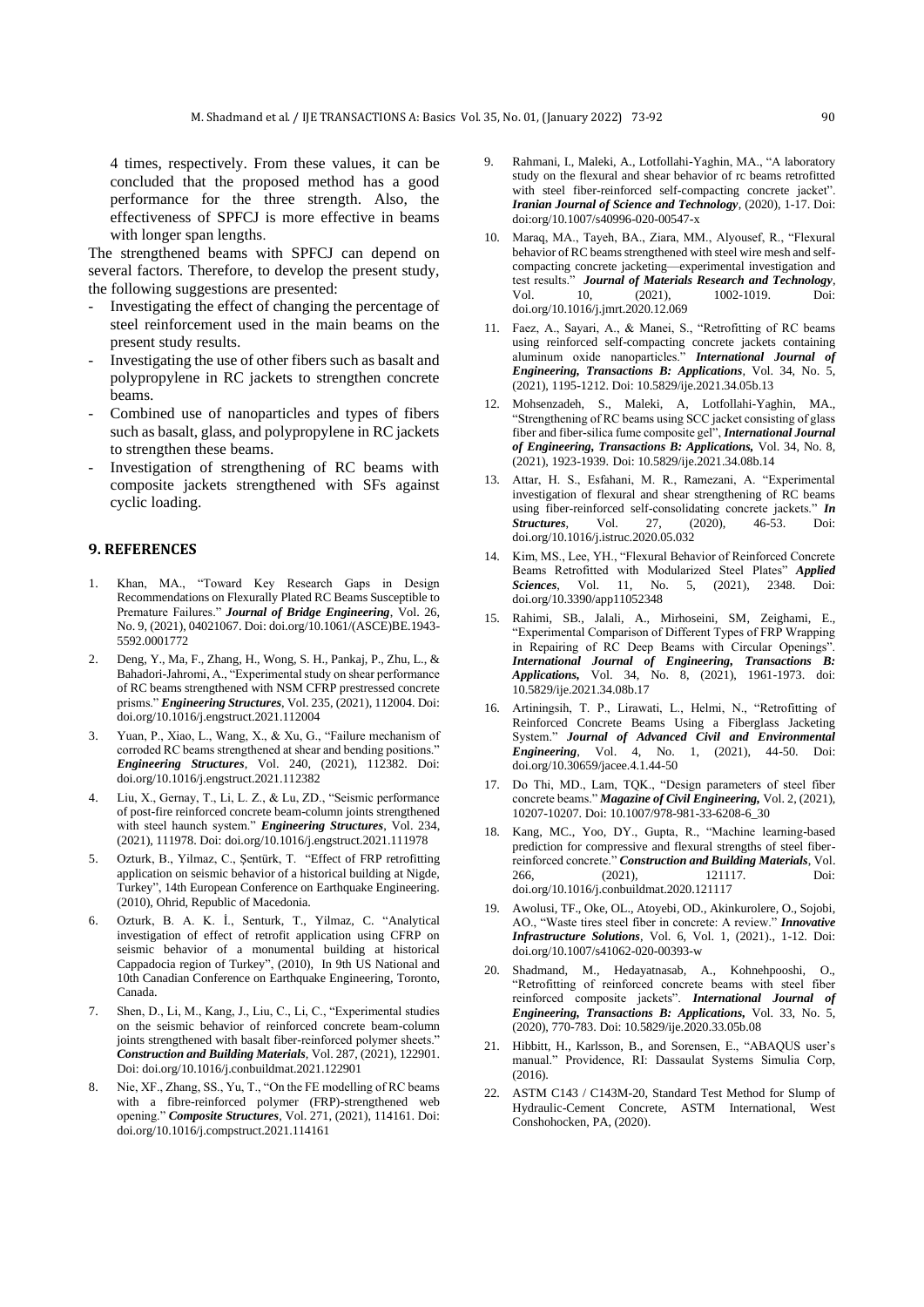- 23. ASTM Standard C39/C39M-18, Standard test method for compressive strength of cylindrical concrete specimens, ASTM International, West Conshohocken PA, (2018).
- 24. ASTM C293/ C293M-16, Standard Test Method for Flexural Strength of Concrete (Using Simple Beam With Center-Point Loading), ASTM International, West Conshohocken, PA, (2016).
- 25. ASTM Standard C496/C496M-17 Standard test method for splitting tensile strength of cylindrical concrete specimens, ASTM International, West Conshohocken PA, (2017).
- 26. Standard practice for selecting proportions for normal, heavyweight, andmass concrete, ACI 211.1-91 (1991), ACI Committee 211, Farmington Hills, MI, USA.
- 27. Soon, Poh Yap., Kuan Ren Khaw, U., Johnson Alengaram, Mohd Zamin Jumaat., "Effect of fiber aspect ratio on the torsional behavior of steel fiber-reinforced normal weight concrete and lightweight concrete." *Engineering Structures* Vol. 101, (2015), 24– 33. Doi: 10.1016/j.engstruct.2015.07.007
- 28. Han, J., Zhao, M., Chen, J., Lan, X. "Effects of steel fiber length and coarse aggregate maximum size on mechanical properties of steel fiber reinforced concrete." *Construction and Building Materials*, Vol. 209, (2019), 577-591. 10.1016/j.conbuildmat.2019.03.086
- 29. Wu, Z., Shi, C., He, W., Wu, L., "Effects of steel fiber content and shape on mechanical properties of ultra high performance concrete." *Construction and Building Materials*, Vol. 103, (2016), 8-14. Doi: doi.org/10.1016/j.conbuildmat.2015.11.028
- 30. Song, PS., Hwang, S., "Mechanical properties of high-strength steel fiber-reinforced concrete," *Construction and Building Materials* Vol. 18 (2004). Doi: doi.org/10.1016/j.conbuildmat.2004.04.027
- 31. Abbass, W., Khan, MI., Mourad, S., "Evaluation of mechanical properties of steel fiber reinforced concrete with different strengths of concrete." *Construction and Building Materials*, Vol. 168, (2018), 556-569. Doi: doi.org/10.1016/j.conbuildmat.2018.02.164
- 32. Madandoust, R., Ranjbar, MM., Ghavidel, R., Shahabi, SF., "Assessment of factors influencing mechanical properties of steel fiber reinforced self-compacting concrete." *Materials & Design*, Vol. 83, (2015), 284-294. Doi: 10.1016/j.matdes.2015.06.024
- 33. Neves, Rui D., J. C. O, Fernandes de Almeida., "Compressive behaviour of steel fibre reinforced concrete." *Structural Concrete,* Vol. 6, No.1, (2005), 1-8.
- 34. Cardoso, DC., Pereira, GB., Silva, FA., Silva Filho, JJ., Pereira, EV., "Influence of SFs on the Flexural Behavior of RC Beams with Low Reinforcing Ratios: Analytical and Experimental Investigation" *Composite Structures,* (2019). 110926. Doi: doi.org/10.1016/j.compstruct.2019.110926
- 35. Ying, H., Huawei, P., Xueyou, Q., Jun, P., Xiancun, L., Qiyun, P., Bao, L., "Performance of Reinforced Concrete Beams Retrofitted by a Direct-Shear Anchorage Retrofitting System." *Procedia Engineering*, Vol. 210, (2017), 132-140.
- 36. Abdulla, Jabr., "Flexural Strengthening of RC beams using Fiber Reinforced Cementitious Matrix." FRCM, University of Windsor Scholarship at UWindsor, (2017). Doi: 10.1061/(ASCE)CC.1943-5614.0000473
- 37. Abdallah, M., Al Mahmoud, F., Boissiere, R., Khelil, A., Mercier, J., "Experimental study on strengthening of RC beams with Side Near Surface Mounted technique-CFRP bars." *Composite Structures*, Vol. 234, (2020), 111716. Doi: doi.org/10.1016/j.compstruct.2019.111716
- 38. Nanda, RP., Behera, B., "Experimental study of shear-deficient RC beam wrapped with GFRP." *International Journal of Civil Engineering*, Vol. 18, No. 6, (2020), 655-664. Doi: doi.org/10.1007/s40999-020-00498-4
- 39. Yu, F., Zhou, H., Jiang, N., Fang, Y., Song, J., Feng, C., Guan, Y., "Flexural experiment and capacity investigation of CFRP repaired RC beams under heavy pre-damaged level." *Construction and Building Materials*, Vol. 230, (2020) 117030. Doi: 10.1016/j.conbuildmat.2019.117030
- 40. Zhang, Y., Li, X., Zhu, Y., Shao, X., "Experimental study on flexural behavior of damaged reinforced concrete (RC) beam strengthened by toughness-improved ultra-high performance concrete (UHPC) layer." *Composites Part B: Engineering*, Vol. 186, (2020), 107834. Doi: doi.org/10.1016/j.compositesb.2020.107834
- 41. Lubliner, J., Oliver, J., Oller, S., Onate, E. "A plastic-damage model for concrete" *International Journal of Solids and Structures,* Vol. 25, No. 3, (1989), 299-326.
- 42. Shoja, E., Alielahi, H. (2020). An Investigation of the Seismic Interaction of Surface Foundations and Underground Cavities Using Finite Element Method. *International Journal of Engineering, Transactions C: Aspects,* Vol. 33, No. 9, 1721- 1730. doi: 10.5829/ije.2020.33.09c.04
- 43. Bagheripourasil, M., Mohammadi, Y., Gholizad, A. "Progressive Collapse Analysis Methods Due to Blast Loading in Steel Moment Frames." *Journal of Modeling in Engineering*, Vol. 15, No. 51, (2017), 51-65. DOI: 10.22075/jme.2017.2688
- 44. Kaafi, P., Ghodrati Amiri, G."Investigation of the Progressive Collapse Potential in Steel Buildings with Composite Floor System." *Journal of Structural Engineering and Geo-Techniques*, Vol. 10, No. 2, (2020), 1-8.
- 45. Kmiecik, P., Kamiński, M., "Modelling of reinforced concrete structures and composite structures with concrete strength degradation taken into consideration." *Archives of Civil and Mechanical Engineering*, Vol. 11, No. 3, (2011), 623-636. Doi: doi.org/10.1016/S1644-9665(12)60105-8